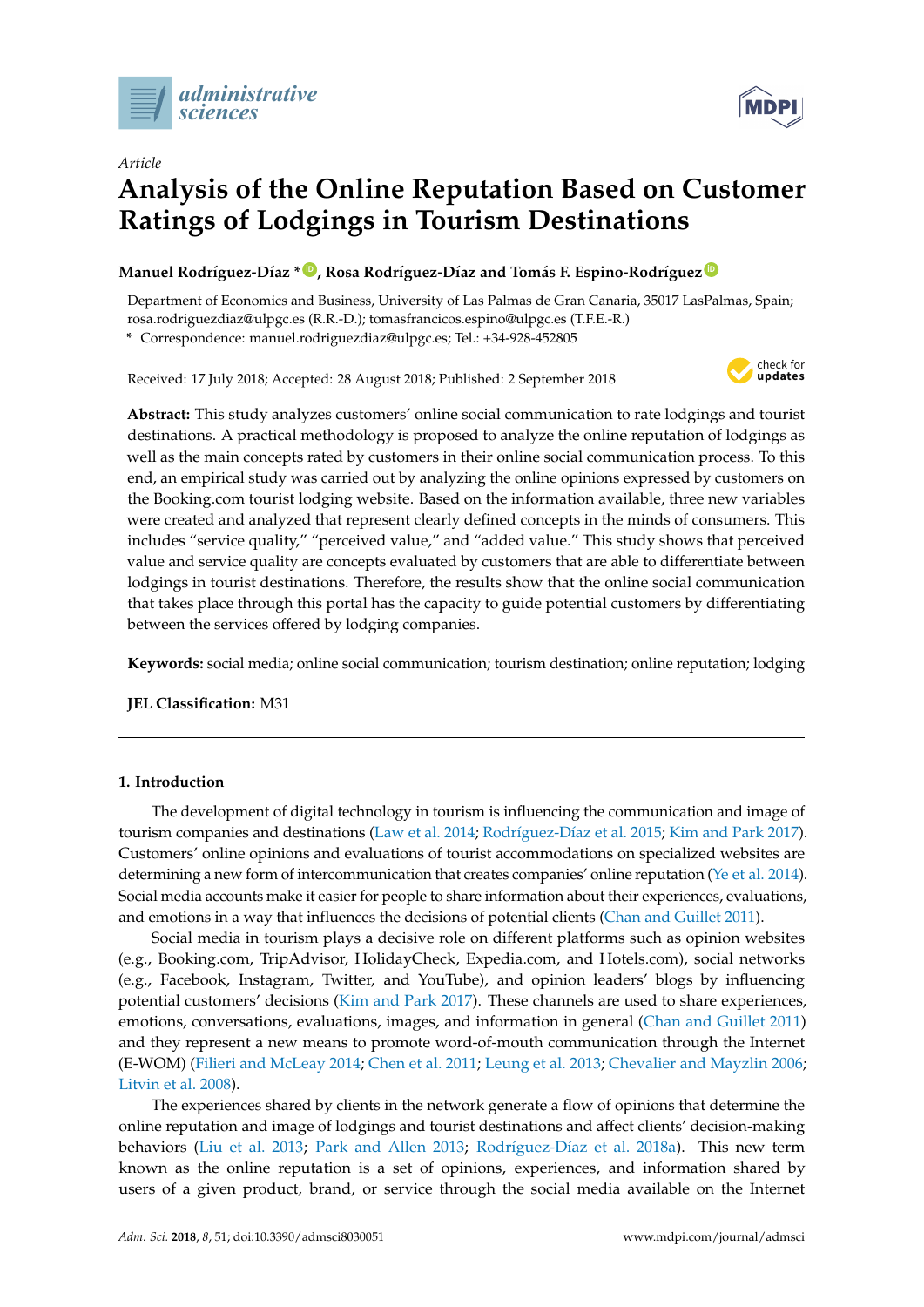(Hernández Está[rico et al.](#page-15-5) [2012\)](#page-15-5). Therefore, the online reputation can be considered a communication activity carried out by customers in an external environment outside the direct control of companies. These communication means make it possible for an inter-relationship to exist between customers and companies in order to reduce the effects of negative opinions and motivate favorable ratings of their products, services, brands, and image [\(Gössling et al.](#page-15-6) [2016;](#page-15-6) Rodríguez-Dí[az et al.](#page-16-3) [2018b\)](#page-16-3).

Online social communication is based on customers' shared opinions and assessments that can be quantitative or qualitative. This study will focus on analyzing the quantitative information available on the Booking.com website about tourist lodgings in three tourist destinations. These assessments focus on measuring the basic constructs for evaluating this type of business such as perceived value [\(Parasuraman et al.](#page-16-4) [1988\)](#page-16-4) and the quality of service received by customers [\(Rust and](#page-16-5) [Oliver](#page-16-5) [1994;](#page-16-5) [Sweeney and Soutar](#page-16-6) [2001\)](#page-16-6). In this context, perceived value is a concept that implies the evaluation of service quality, which is directly related, and price, which is inversely related (Rodríguez-Dí[az et al.](#page-16-0) [2015;](#page-16-0) Rodríguez-Dí[az and Espino-Rodr](#page-16-7)íguez [2018a,](#page-16-7) [2018b\)](#page-16-8).

Value creation is a key concept in management and marketing theories because people identify and evaluate it when making their purchasing decisions. In fact, it is considered a source of competitive advantage for companies to the extent that they have to be oriented towards satisfying the desires and needs of customers [\(Porter](#page-16-9) [1980;](#page-16-9) [Barney](#page-14-4) [1991;](#page-14-4) [Grant](#page-15-7) [1991;](#page-15-7) [Bharadwaj et al.](#page-14-5) [1993;](#page-14-5) [Grönroos](#page-15-8) [2007;](#page-15-8) [Payne and Frow](#page-16-10) [2005;](#page-16-10) [Ngo and O'Cass](#page-15-9) [2009\)](#page-15-9). The concepts of value, value creation, and perceived value are considered by the American Marketing Association (AMA) in their proposed definition of marketing. The AMA establishes that these notions refer to the activity, the framework of institutions, and the processes for creating, communicating, making, and exchanging offers that have value for customers, partners, and societies [\(AMA](#page-14-6) [2007\)](#page-14-6).

In this new digital world, it is necessary to analyze clients' social media as well as the evaluations made of a specific brand, company, or destination such as in the case of the tourism industry. Based on this, the objectives to be achieved in this study are the following: (1) Analyze the customers' quantitative evaluations of tourist lodgings in relation to the basic concepts of the quality of service, the perceived value, and added value based on the information available on the website of Booking.com and determine whether the social communication process makes it possible to detect significant differences between tourist destinations, which will be analyzed.

To achieve these goals, we begin by reviewing the literature concerning an online reputation and the main constructs that are evaluated quantitatively. The methodology applied is set out below. With this, the results obtained are presented in the following section. The study ends with a discussion of the main results obtained as well as the conclusions.

### **2. Literature Review**

The emergence of social media in everyday life is bringing about a profound change in people's communication processes [\(Kim and Park](#page-15-1) [2017\)](#page-15-1). The exchange of opinions, comments, experiences, points of view, photos, and videos allows people to create an opinion about a product, service, company, or brand. Different types of platforms are specialized in promoting this new method of communication, which can be individual or mass. They include social networks and specialist opinion websites and blogs where opinion leaders influence the creation of opinion flows as well as people's buying behavior [\(Chan and Guillet](#page-14-0) [2011\)](#page-14-0). In this context, a new term called E-WOM refers to the process of word-of-mouth communication where one consumer influences another potential consumer through shared online ratings and opinions [\(Filieri and McLeay](#page-14-1) [2014;](#page-14-1) [Chen et al.](#page-14-2) [2011;](#page-14-2) [Leung et al.](#page-15-2) [2013;](#page-15-2) [Chevalier and Mayzlin](#page-14-3) [2006;](#page-14-3) [Litvin et al.](#page-15-3) [2008\)](#page-15-3).

[Mauri and Minazzi](#page-15-10) [\(2013\)](#page-15-10) list the main differences between the traditional concept of word-of-mouth (WOM) communication and the E-WOM. First, electronic communication is not necessarily direct or oral since users often write their opinions or carry out surveys at pre-determined scales on websites. Second, the communication remains on the network and can be consulted for a long period of time but cannot be considered as advertising. Third, the information shared may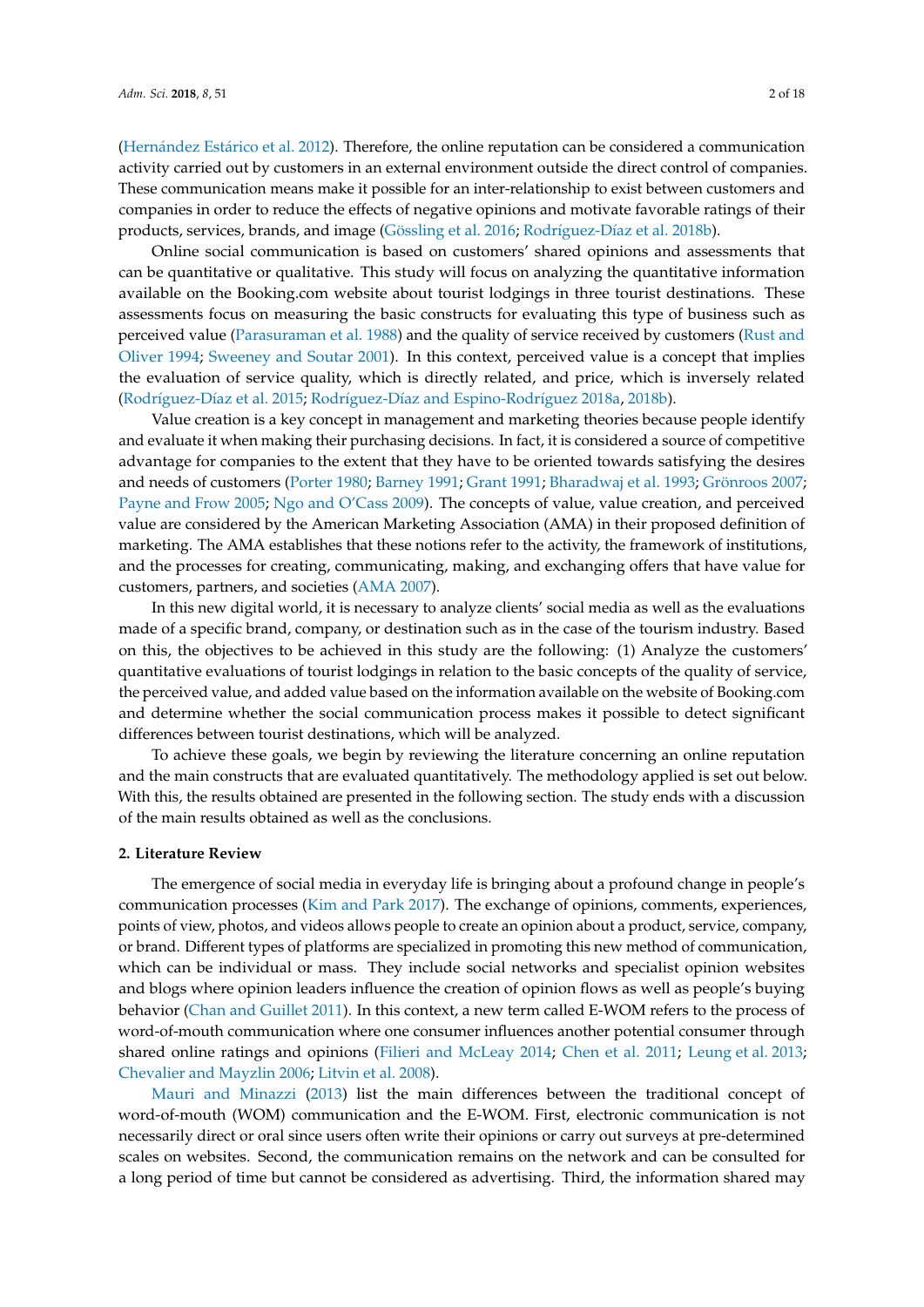be about a brand, company, product, service, or destination (Hernández Está[rico et al.](#page-15-5) [2012\)](#page-15-5). Lastly, WOM communication generates a greater degree of trust than E-WOM because the transmission of personal WOM feedback is spontaneous and based on experience. On the contrary, communication via the Internet can raise doubts about its veracity since companies themselves can intervene to influence an online reputation [\(Yacouel and Fleischer](#page-17-1) [2012\)](#page-17-1). There may also be biases in customer opinions or

tendentious interference by competitors (Rodríguez-Dí[az et al.](#page-16-3) [2018b\)](#page-16-3). [Ladhari and Michaud](#page-15-11) [\(2015\)](#page-15-11) point out that the E-WOM assumes that users want to share their assessments socially. To the extent that potential customers give a level of truthfulness to these comments, this will directly influence hotel sales [\(Wahab et al.](#page-17-2) [2015\)](#page-17-2). In this context, [Inversini et al.](#page-15-12) [\(2009\)](#page-15-12) and [Micera and Crispino](#page-15-13) [\(2017\)](#page-15-13) point to the influence that the information available on the Internet has on the level of competitiveness of tourist destinations. Moreover, [Micera and Crispino](#page-15-13) [\(2017\)](#page-15-13) propose a methodological framework for analyzing the process of developing the image of tourist destinations and integrating sentiment analysis within the social network analysis tools and social media analytics. Due to Internet communication, the study of the impact of web sites of accommodation is becoming increasingly important [\(Law and Hsu](#page-15-14) [2005\)](#page-15-14). Specialized websites such as Booking.com, HolidayCheck, or TripAdvisor have achieved great relevance and have replaced, to a considerable degree, the specific websites of each accommodation. It is important to point out that the strategy of direct customer capturing through the web page is a competitive advantage for the accommodation firms as they can obtain more information from the clients [\(Jeong et al.](#page-15-15) [2003\)](#page-15-15), develop loyalty strategies, have the possibility of obtaining a higher margin of income by eliminating intermediaries in the channel, and carry out promotional actions [\(Rong et al.](#page-16-11) [2009\)](#page-16-11).

A company's online reputation is shaped by the quantitative and qualitative information available in specialized databases that directly influence the outcome of accommodations [\(Luca](#page-15-16) [2011;](#page-15-16) [Noone et al.](#page-16-12) [2011;](#page-16-12) [Ye et al.](#page-17-3) [2009;](#page-17-3) [Varini and Sirsi](#page-17-4) [2012;](#page-17-4) [Anderson](#page-14-7) [2012\)](#page-14-7). [Torres](#page-16-13) [\(2014\)](#page-16-13) states that comments are qualitative evaluations that measure the level of customer satisfaction while the quality of service perceived is usually measured by quantitative variables. Quantitative evaluations are based on scales of variables that measure specific concepts, which, due to their great impact on purchasing behavior, have been widely studied in the academic literature [\(Ye et al.](#page-17-0) [2014;](#page-17-0) Rodrí[guez-D](#page-16-7)íaz [and Espino-Rodr](#page-16-7)íguez [2018a,](#page-16-7) [2018b\)](#page-16-8). Scales aimed at measuring opinions about tourist lodgings generally focus on two basic concepts: perceived value and the quality of service. However, Rodríguez-Dí[az et al.](#page-16-0) [\(2015\)](#page-16-0) developed a method to measure value added from these two constructs. Therefore, the social communication carried out on the Internet about key aspects of a service, product, brand, or company is based on constructs defined and analyzed in specialized academic literature, which usually measures the attitudes and perceptions of customers [\(Parasuraman et al.](#page-16-4) [1988;](#page-16-4) [Grönroos](#page-15-8) [2007\)](#page-15-8).

The concept of value is identified by customers in order to evaluate the products or services they wish to contract and it is an essential construct for the development of companies' strategies [\(Porter](#page-16-9) [1980;](#page-16-9) [Barney](#page-14-4) [1991;](#page-14-4) [Grant](#page-15-7) [1991;](#page-15-7) [Rumelt](#page-16-14) [1984,](#page-16-14) [1991;](#page-16-15) [Wernerfelt](#page-17-5) [1984;](#page-17-5) [Grönroos](#page-15-8) [2007\)](#page-15-8). The greater the value perceived by clients, the greater the results and profitability, which are also subject to appropriate cost management [\(Gale](#page-14-8) [1994\)](#page-14-8). The objective of companies should be to develop a long-term competitive value proposition that is perceived as such by their customers [\(Day](#page-14-9) [1990;](#page-14-9) [Slater and Narver](#page-16-16) [1994;](#page-16-16) [Slater](#page-16-17) [1997;](#page-16-17) [Woodruff](#page-17-6) [1997\)](#page-17-6).

To define business strategies and tactics within the service sector, value creation is an essential aspect given the subjectivity of the term, which is influenced by customers' circumstances, perceptions, and attitudes [\(Holbrook](#page-15-17) [1994;](#page-15-17) [Anderson and Narus](#page-14-10) [1998\)](#page-14-10). Value has been studied by several authors. [Holbrook](#page-15-17) [\(1994\)](#page-15-17) defines it as "a relative preference (comparative, personal, situational) characterized as an experience of a subject interacting with an object." [Zeithaml](#page-17-7) [\(1988\)](#page-17-7) carries out a study with the aim of specifying the possible definitions of the concept of value and arrive at the conclusion that there are four variables: (a) value is low price, (b) value is what the client wants from a product, (c) value is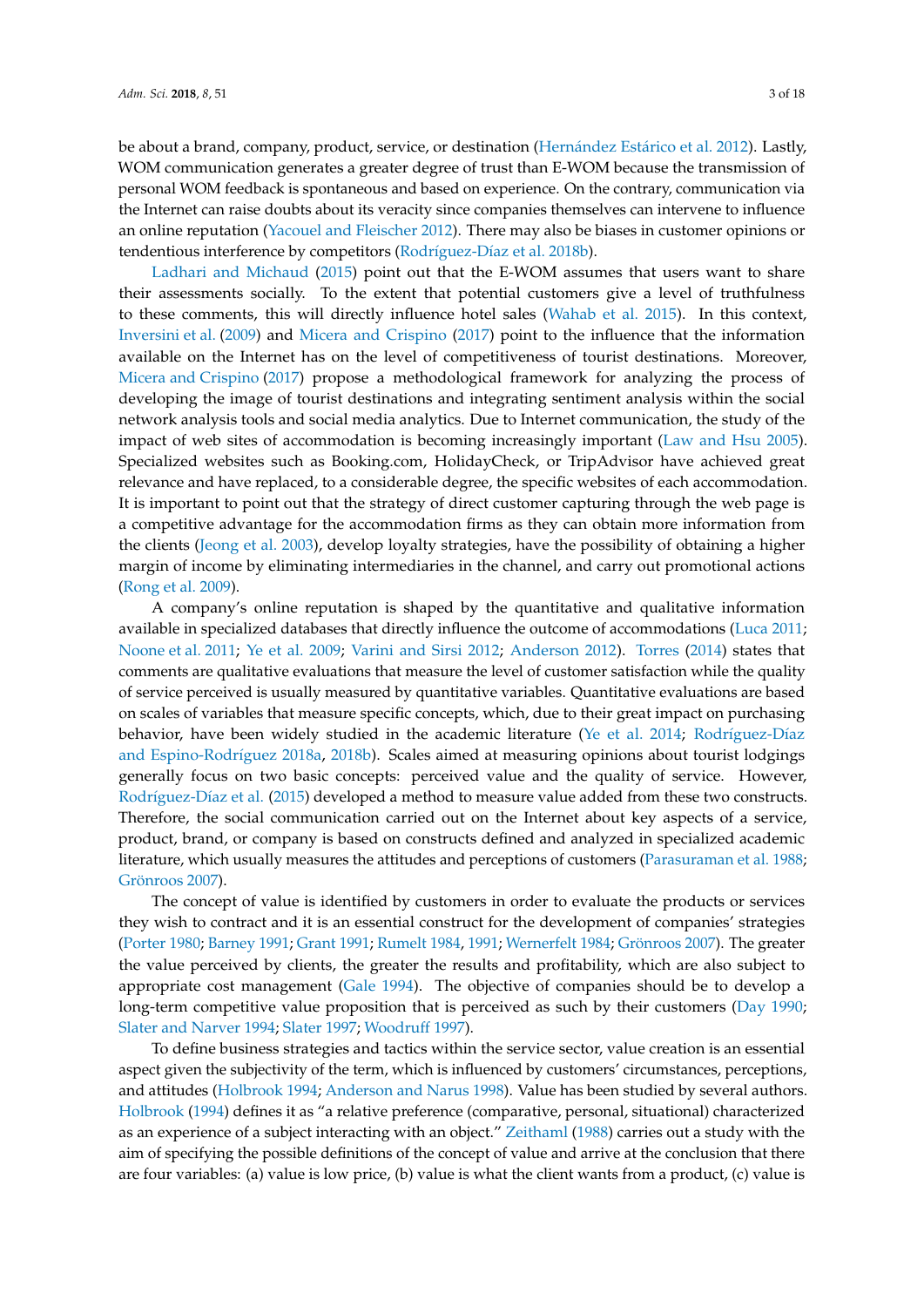the quality that a client obtains for the price paid, and (d) value is what the client obtains for what s/he gives in return.

[Naumann](#page-15-18) [\(1995\)](#page-15-18) states that there are three dimensions that define value: product quality, service quality, and value based on price. This author considers that the customer value is created at the exact moment when the company's offer is equal to or greater than the expectations created by the three previous factors. On the other hand, [Rust and Oliver](#page-16-5) [\(1994,](#page-16-5) p. 10) state that "value is made up of perceived quality in combination with price." They also view value as the difference between the usefulness of quality and the uselessness of price.

Different methods have been applied in the academic literature to measure perceived value and quality. There has also been considerable discussion about how to identify the relationships among the constructs of service quality, service value, and customer satisfaction [\(Cronin et al.](#page-14-11) [2000;](#page-14-11) [Sweeney and Soutar](#page-16-6) [2001;](#page-16-6) [Ulaga and Eggert](#page-17-8) [2006\)](#page-17-8). In scientific marketing research, different studies have been conducted on customer satisfaction [\(Oliver](#page-16-18) [1997\)](#page-16-18) and expected and perceived quality [\(Parasuraman et al.](#page-16-4) [1988\)](#page-16-4) as well as how to measure customers' perceived value [\(Rust and Oliver](#page-16-5) [1994;](#page-16-5) [Sweeney and Soutar](#page-16-6) [2001;](#page-16-6) Rodríguez-Dí[az and Espino-Rodr](#page-16-7)íguez [2018a\)](#page-16-7). From a more operational perspective, most studies have focused on determining client satisfaction [\(Chadee and Mattsson](#page-14-12) [1996;](#page-14-12) [Baker and Crompton](#page-14-13) [2000;](#page-14-13) [Füller et al.](#page-14-14) [2006;](#page-14-14) [Nam et al.](#page-15-19) [2011\)](#page-15-19) and service co-creation [\(Prahalad and](#page-16-19) [Ramaswamy](#page-16-19) [2004;](#page-16-19) [Cabiddu et al.](#page-14-15) [2013\)](#page-14-15). By contrast, few studies have focused on the creation of value, added value, and competitive positioning in the tourist accommodation market [\(Williams and Soutar](#page-17-9) [2009;](#page-17-9) [Tajzadeh-Namin](#page-16-20) [2012;](#page-16-20) Rodríguez-Dí[az et al.](#page-16-0) [2015,](#page-16-0) [2018a\)](#page-16-2).

In recent years, online customer reviews have been used in scientific tourism research [\(Ye et al.](#page-17-0) [2014\)](#page-17-0). Authors such as [Mudambi and Schuff](#page-15-20) [\(2010\)](#page-15-20) define online surveys as evaluations of the products and services received by customers, which, in turn, are transmitted directly to companies or through a third party such as websites. In this area, online customer evaluations have become one of the main sources of information for evaluating the quality of products and services [\(Hu et al.](#page-15-21) [2008\)](#page-15-21).

In the services industry, online assessments are considered a very useful tool for investigating customer perceptions [\(Pantelidis](#page-16-21) [2010;](#page-16-21) [Ryu and Han](#page-16-22) [2010;](#page-16-22) [Vermeulen and Seegers](#page-17-10) [2009;](#page-17-10) [Zhang et al.](#page-17-11) [2010\)](#page-17-11) and developing a strategic analysis to improve the competitiveness of tourism businesses. So [Ye et al.](#page-17-0) [\(2014,](#page-17-0) p. 36) state that hotel managers should seriously consider using online customer ratings when defining pricing strategies.

In the field of tourism, the scientific research has already accepted that, compared to conventional questionnaires and interviews, online evaluations provide a new and effective way to investigate customer perceptions not only for researchers but also for managers and directors seeking practical applications applied to tourism [\(Ye et al.](#page-17-0) [2014;](#page-17-0) [Prebensen et al.](#page-16-23) [2012;](#page-16-23) Rodríguez-Dí[az et al.](#page-16-0) [2015;](#page-16-0) Rodríguez-Dí[az and Espino-Rodr](#page-16-7)íguez [2018a,](#page-16-7) [2018b\)](#page-16-8). In addition, this methodology, despite being based on scales made up of a small number of variables, is satisfactory for determining the level of clients' evaluations of tourist lodgings and destinations.

#### **3. Methodology**

This empirical study is based on the creation of a database using the information available on Booking.com. Client evaluations have been selected for 272 resorts in the south of Gran Canaria (Spain, Canary Islands), 83 in the south of Tenerife (Spain, Canary Islands), and 49 in Agadir (Morocco). Therefore, a total of 404 tourist lodgings have been considered for statistical analysis. The number of customers who shared their opinions and assessments through the website studied totals 69,030 of which 38,102 opinions corresponded to accommodations in Gran Canaria, 20,950 to Tenerife, and the rest (9978 opinions) to complexes located in Agadir.

Both Gran Canaria and Tenerife are among the most attractive tourist destinations on the Canary Islands while Agadir is considered a direct competitor due to its geographical proximity and similar climate. The Canary Islands receive 12 million tourists a year [\(ISTAC](#page-15-22) [2015\)](#page-15-22) of which four million tourists visit Gran Canaria and five million tourists visit the island of Tenerife. On the other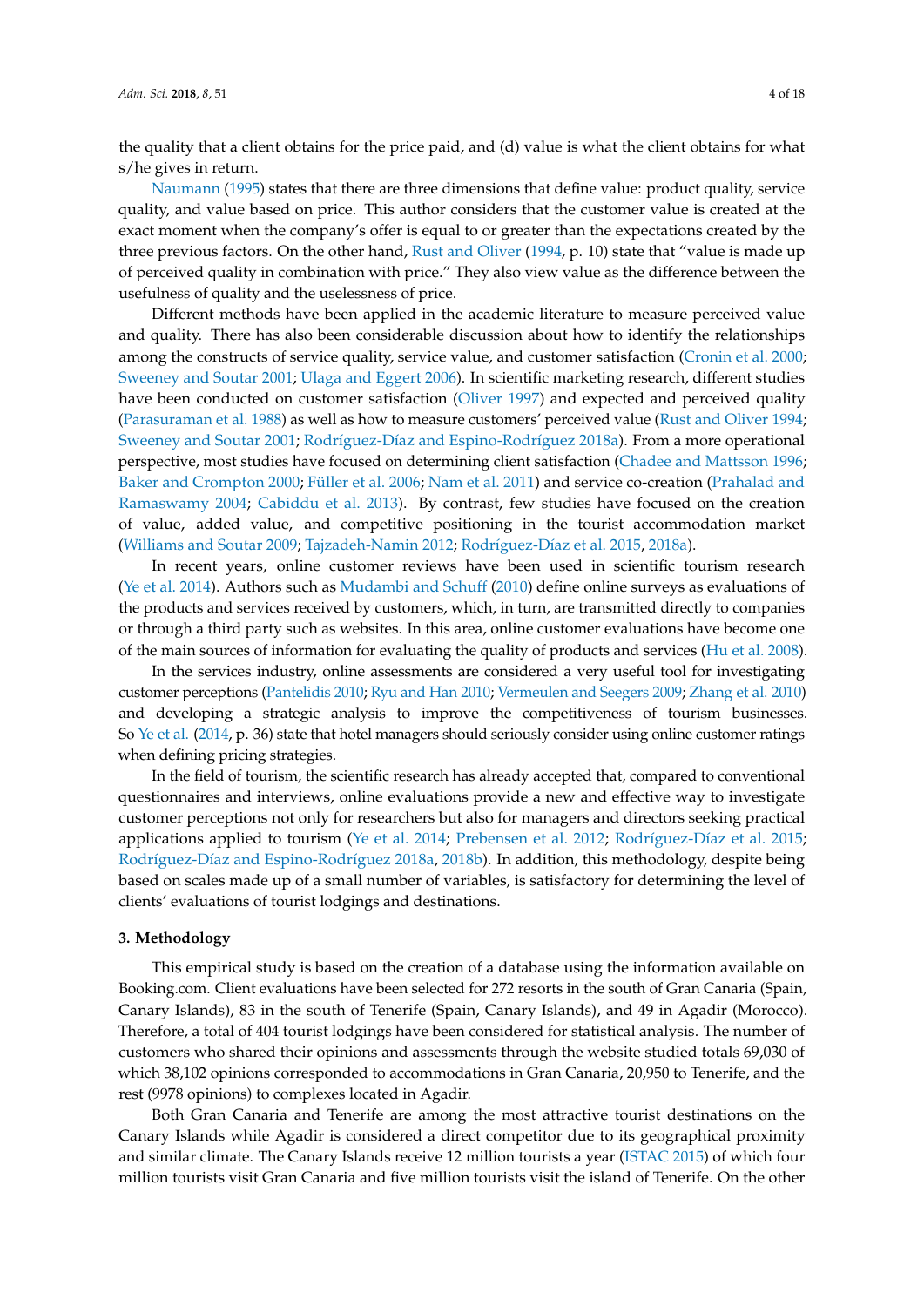hand, Agadir and the Souss Massa Drâa region receive approximately four million tourists per year [\(ICEX](#page-15-23) [2011\)](#page-15-23). Both destinations are specialized in sun and beach tourism because they are located very close to each other in the middle of the Atlantic Ocean. The distance between the Canary Islands and Agadir is 420 km.

The online tourism portal Booking.com has been chosen to carry out this study because it offers opinions based on the experiences of real clients and, therefore, it has been considered a powerful source of reliable and adequate information for study. In addition, other tourism opinion platforms do not use such exhaustive control measures to verify that the evaluations belong to real clients, which reduces their levels of statistical validity (Rodríguez-Dí[az and Espino-Rodr](#page-16-8)íguez [2018b\)](#page-16-8).

On Booking.com, a survey is available to users based on six scoring questions with a 10-point scale (1 = very poor rating and/or experience, 10 = very good rating and/or experience). However, [Mellinas et al.](#page-15-24) [\(2015\)](#page-15-24) clarified that the scale used by Booking.com actually has four points, which means it is then transformed into a 10-point score. In this context, these authors demonstrate that, in reality, the scale ranges from a minimum score of 2.5 to a maximum score of 10 points.

The scores apply to the variables of cleanliness (Li), comfort (C), location (Lo), facilities and services (I), personnel (P), value for money (V), and Wi-Fi (W). Booking.com calculates the average of these variables to obtain an overall value of the accommodation, which it calls the "hotel average." Other data available in this portal are the category and prices of lodgings, which will also be analyzed in this study. Therefore, using the available information (see Table [1\)](#page-4-0), Booking.com calculates an average hotel score (PH) using the following formula (Rodríguez-Dí[az et al.](#page-16-0) [2015\)](#page-16-0).

$$
AVGH = (S + F + Cl + Co + L + V + W)/6
$$

<span id="page-4-0"></span>

| <b>Variables</b>            | Description                                                    |
|-----------------------------|----------------------------------------------------------------|
| Average of the hotel (AVGH) | Average of all variables evaluated by customers of the lodging |
| Staff (S)                   | Global evaluation of the staff of the lodging                  |
| Facilities (F)              | Global evaluation of the facilities and service of the lodging |
| Cleanliness (Cl)            | Evaluation of the cleanliness of the lodging                   |
| Comfort (Co)                | Evaluation of the global comfort of the lodging                |
| Location (L)                | Global evaluation of the location of the lodging               |
| Value for money (V)         | Evaluation of the perceived value by customers                 |
| Price                       | Price per night and double room                                |
| Category                    | Number of stars or keys                                        |

**Table 1.** Description of the variables.

On the one hand, to determine the value for the client, there is a specific question on Booking.com that measures the "value for money." Different authors treat it differently from the rest of the variables in order to study the clients' evaluations of the perceived value of the tourist accommodations [\(Ye et al.](#page-17-0) [2014;](#page-17-0) Rodríguez-Dí[az et al.](#page-16-0) [2015\)](#page-16-0). On the other hand, a new variable called 'quality of service' (Q) is calculated through the mean of the other variables to measure this construct. We should clarify that the Wi-Fi variable is not included because it depends to a large extent on the public infrastructures of each destination and, in addition, it is a variable included relatively recently. Therefore, the quality of service Q is determined by using the following formula.

$$
Q = (S + F + Cl + Co + L)/5
$$

"Added value" (AV) is another variable that can be analyzed using the method proposed by Rodríguez-Dí[az et al.](#page-16-0) [\(2015\)](#page-16-0). This variable represents what a tourist accommodation offers, more or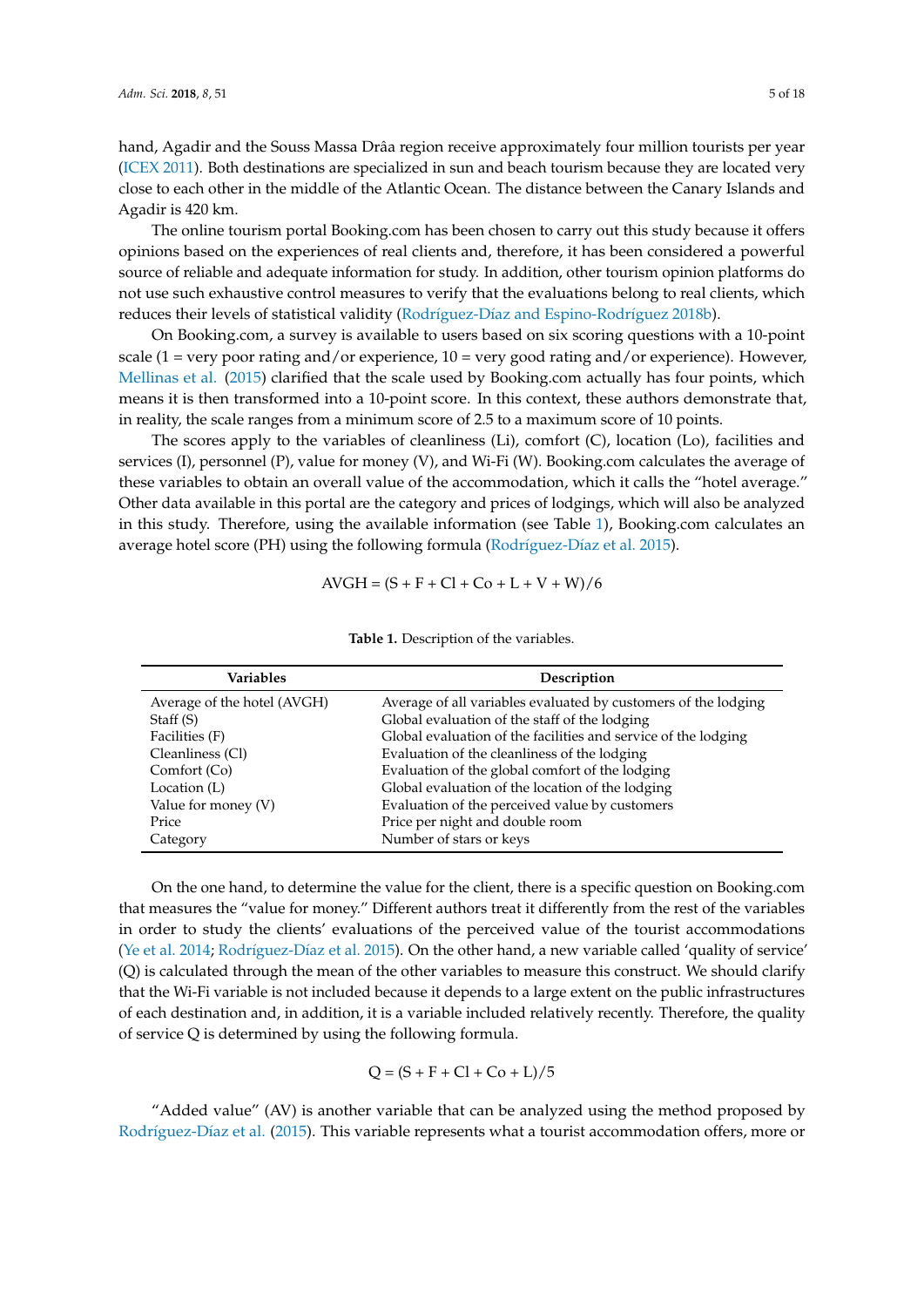less, in terms of value for money. In this context, AV is calculated from the difference between 'value for money' or the 'quality-price relationship' and 'quality' (Q).

$$
AV=V-Q
$$

When a customer chooses a lodging with high quality and price, it is possible that s/he gets a negative AV because his/her expectation is higher than the price paid. Conversely, a customer who buys a cheap but medium quality accommodation may perceive a positive AV. This new variable introduced in the study can take three types of values, which determines a competitive positioning of tourism businesses as follows: (1) VA = 0, when customers consider the quality offered by the tourist lodging to be consistent with its price,  $(2)$  VA  $> 0$ , when customers consider the price they have to anstronging to be consistent with its price,  $\sum$  if the symmetric consider the price they have to pay to be lower than the quality of the service received from the tourist lodging and (3) VA < 0 when customers consider the price to be higher than the quality of the service received from the tourist lodging. tourist lodging.  $h_{\alpha}$  for the particle received from the tourist lodging and (3)  $\alpha$  VA

## **4. Analysis of Results 4. Analysis of Results**

In order to obtain the results of the research, different statistical analyses have been carried out. In order to obtain the results of the research, different statistical analyses have been carried out. The first consists of a descriptive analysis of the indicators that determine the general characteristics The first consists of a descriptive analysis of the indicators that determine the general characteristics of the accommodation studied. Second, a cross-tables analysis is carried out to compare the results of the accommodation studied. Second, a cross-tables analysis is carried out to compare the results obtained for the lodgings in the tourist destinations. Third, an ANOVA analysis is applied in order to look for significant differences between the averages of each of the variables, according to the to look for significant differences between the averages of each of the variables, according to the destinations. However, before starting with our analyses, we will describe the particular characteristics destinations. However, before starting with our analyses, we will describe the particular of each destination in terms of the types of lodging offered and their categories.

### *4.1. Characteristics of Lodgings by Destinations 4.1. Characteristics of Lodgings by Destinations*

The general characteristics of the accommodations analyzed include their type and category. The general characteristics of the accommodations analyzed include their type and category. To To this end, a series of histograms has been drawn up reflecting the results obtained in terms of the  $t$ type of lodging and category for Gran Canaria, Tenerife, and Agadir. In the histograms referring to the type of accommodation (see Figures [1–](#page-5-0)[3\)](#page-6-0), the value of 0 corresponds to apartments. The value of 1 to type of accommodation (see Figures 1–3), the value of 0 corresponds to apartments. The value of 1 to bungalows, the value of 2 to aparthotels, and the value of 3 to hotels. As for the category, the value bungalows, the value of 2 to aparthotels, and the value of 3 to hotels. As for the category, the value coincides with the number of stars or keys of the accommodation. coincides with the number of stars or keys of the accommodation.

<span id="page-5-0"></span>

**Figure 1.** Types and categories of accommodation in the south of Gran Canaria. **Figure 1.** Types and categories of accommodation in the south of Gran Canaria.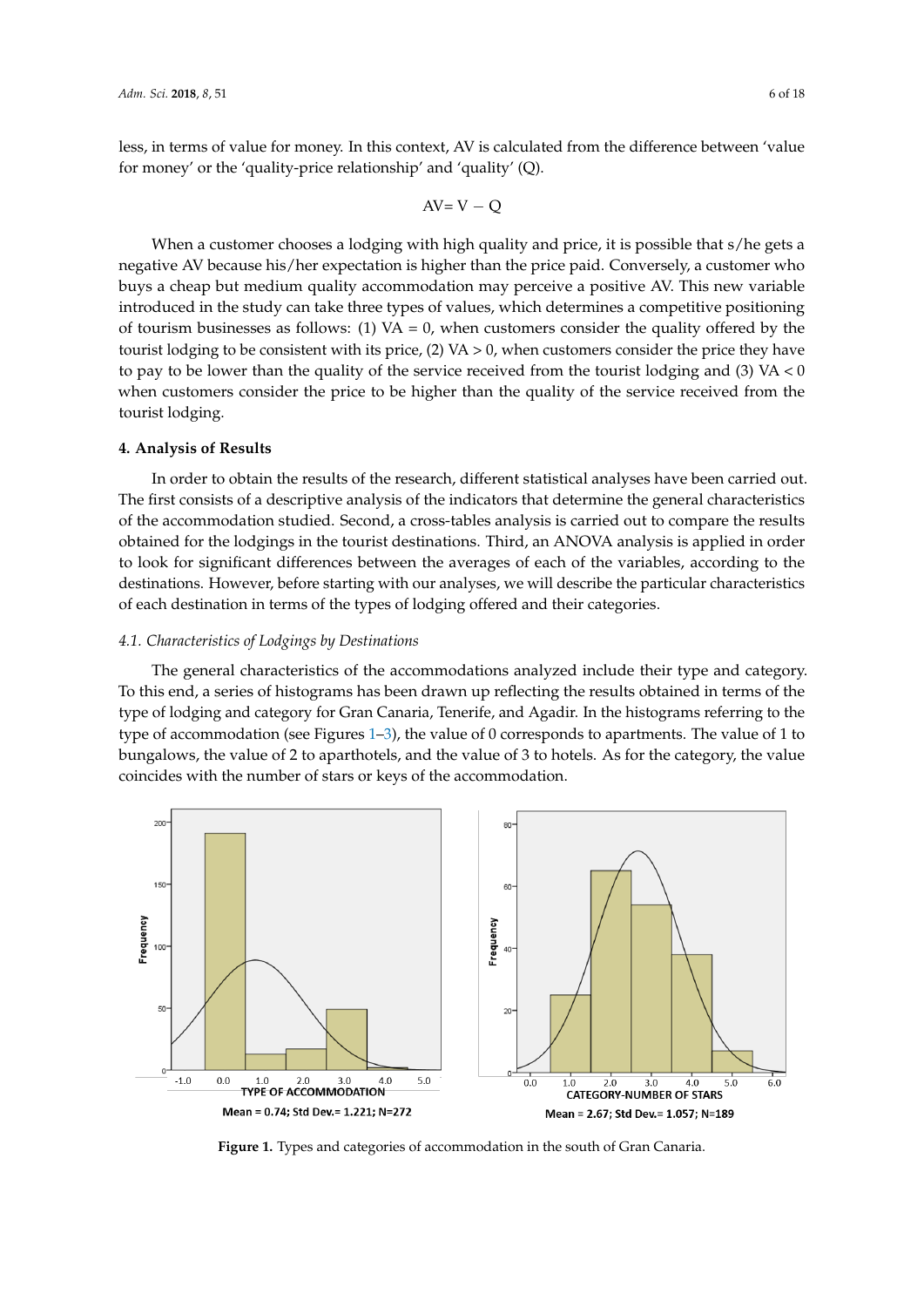Figure [1](#page-5-0) shows that, in the accommodations studied in Gran Canaria, there is a greater number of apartments, which is followed by hotels. In addition, most of them are classified as category two and three and are followed by the category of four stars. Regarding category five accommodations, there are very few, according to the data available on Booking.com because not all the resorts have been catalogued.

In the case of Tenerife, the figure shows that apartments are a little more prevalent, but with very little difference. In relation to the category, three and four stars or keys have the same frequency, which means that the accommodations offered in Tenerife have higher categories than those offered on the island of Gran Canaria. The curve presented by the category variable in Figure [2](#page-6-1) is nearly uniform because categories two and five also present very similar frequencies.

<span id="page-6-1"></span>

**Figure 2.** Types and categories of accommodation in the south of Tenerife.

<span id="page-6-0"></span>

**Figure 3.** Types and categories of accommodation in Agadir. **Figure 3.** Types and categories of accommodation in Agadir. **Figure 3.** Types and categories of accommodation in Agadir.

On the other hand, Agadir presents quite different results from Gran Canaria (see Figure 3[\) d](#page-6-0)ue to the fact that the accommodations offered by Booking.com in this destination are mostly hotels with a four-star category or keys. Thus, by analyzing these variables, the quality of Agadir and its added value should be higher, but the statistical analyses carried out later will allow us to verify whether this this is the case based on the customers' perceptions. this is the case based on the customers' perceptions. is the case based on the customers' perceptions.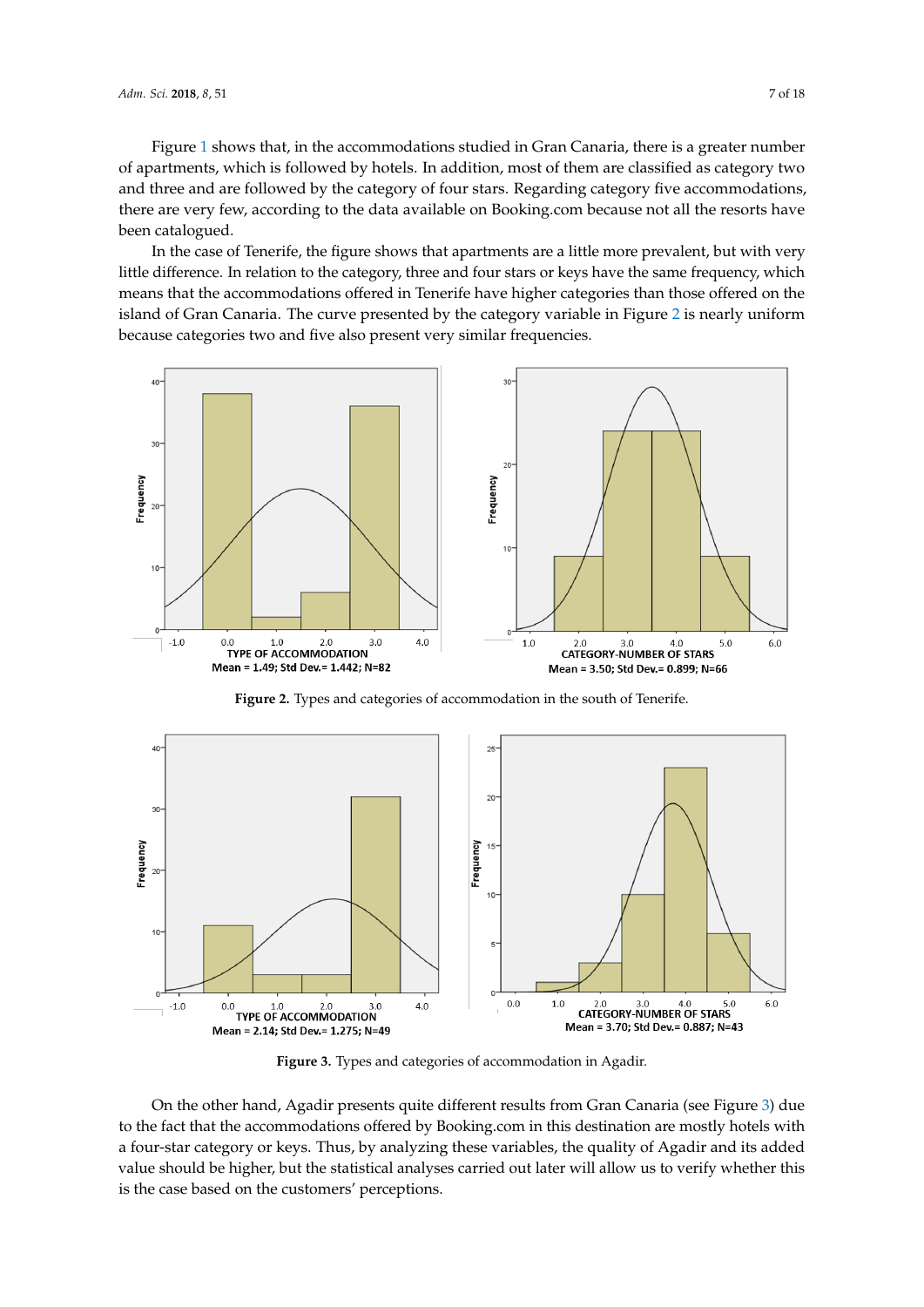### *4.2. Comparative Analysis of Destinations*

The cross-tables analysis is developed in this section in order to describe the results obtained in the three destinations studied. In order to clarify the presentation of the results, the variables have been re-coded in a smaller range from a scale of 10 to one with 5 alternatives, which differentiates the variable 'added value' from the rest because it usually moves over the value 0 with positive or negative results. Therefore, the variables that measure service quality and value were re-coded by intervals (see below).

- Until 5.9 value  $0 \rightarrow$  Very low evaluation.
- From 6 to 6.9 value  $1 \rightarrow$  Low evaluation.
- From 7 to 7.9 value  $3 \rightarrow$  Average evaluation.
- From 8 to 8.9 valor  $4 \rightarrow$  High evaluation.
- From 9 to 10 valor  $5 \rightarrow$  Very high evaluation.

The added value variable, because it can have positive and negative values, was recoded in the following way.

- From  $-10$  to  $-1$  value  $0 \rightarrow$  Very low evaluation.
- From  $-0.99$  to  $-0.5$  value  $1 \rightarrow$  Low evaluation.
- From  $-0.49$  to 0 value 3  $\rightarrow$  Average evaluation.
- From 0.01 to 0.5 value  $4 \rightarrow$  High evaluation.
- From 0.51 to 10 value  $5 \rightarrow$  Very high evaluation.

Table [2](#page-7-0) shows that there are significant differences between destinations in terms of cleanliness. Thus, 8.2% of the customers who visit Agadir give the cleaning a very low evaluation compared to Gran Canaria and Tenerife, which only reach 2.6% and 1.2%, respectively, for the lowest scale evaluation. On the other hand, Tenerife is the destination with the highest percentage of customers who give a very high rating (18.3%) followed by Gran Canaria (15.0%) while only 6.1% of Agadir's accommodations get the best ratings from their customers.

<span id="page-7-0"></span>

| <b>Cleanliness</b>   | <b>Destinations</b> |          |              |          |  |
|----------------------|---------------------|----------|--------------|----------|--|
| <b>Intervals</b>     | Gran Canaria        | Agadir   | <b>Total</b> |          |  |
| Very low evaluation  | $2.6\%$             | $1.2\%$  | $8.2\%$      | $3.0\%$  |  |
| Low evaluation       | $11\%$              | $17.1\%$ | 30.6%        | 14.6%    |  |
| Average evaluation   | 36.3%               | $34.1\%$ | $34.7\%$     | 35.6%    |  |
| High evaluation      | 35.2%               | 29.3%    | $20.4\%$     | $32.2\%$ |  |
| Very high evaluation | 15%                 | 18.3%    | $6.1\%$      | 14.6%    |  |
| Total                | 100%                | $100\%$  | 100%         | $100\%$  |  |

**Table 2.** Comparative analysis of the cleanliness variable.

A similar trend can be seen for comfort with 16.3% of Agadir's customers rating it as very low and 34.7% as low (see Table [3\)](#page-8-0). Despite the fact that the results obtained in Gran Canaria and Tenerife are very similar, the percentages obtained by this latter destination stand out with 18.3% reaching the highest score, but only 7.0% in Gran Canaria. This may be because Tenerife's accommodation offer is more hotel-oriented and more modern than Gran Canaria's.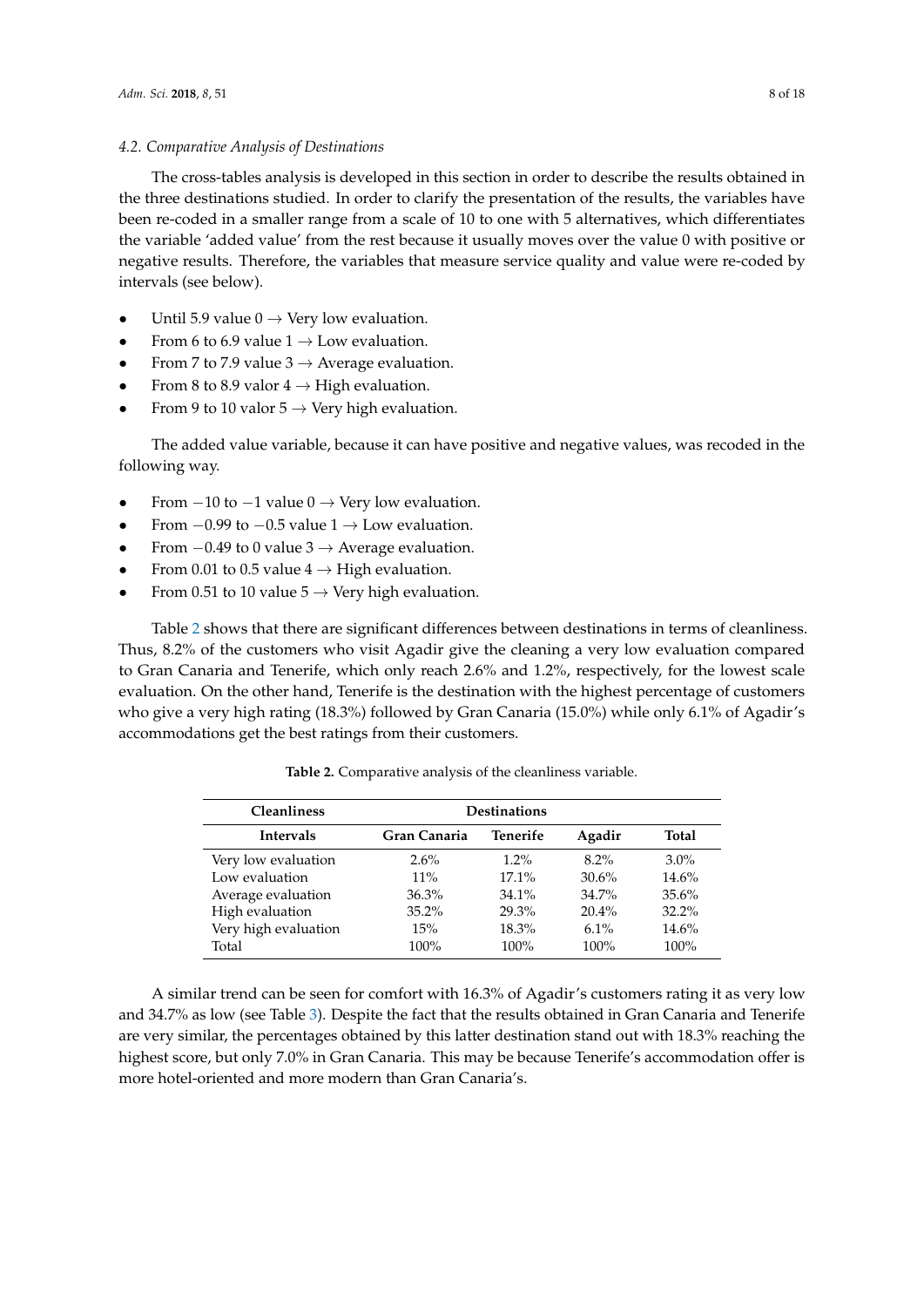<span id="page-8-0"></span>

| Comfort              | <b>Destinations</b> |          |          |              |  |
|----------------------|---------------------|----------|----------|--------------|--|
| <b>Intervals</b>     | Gran Canaria        | Tenerife | Agadir   | <b>Total</b> |  |
| Very low evaluation  | $5.9\%$             | $2.4\%$  | $16.3\%$ | $16.3\%$     |  |
| Low evaluation       | 25.3%               | $23.2\%$ | $34.7\%$ | $26.0\%$     |  |
| Average evaluation   | 41.0%               | $39.0\%$ | 28.6%    | 39.1%        |  |
| High evaluation      | $20.9\%$            | $17.1\%$ | 18.4%    | 19.8%        |  |
| Very high evaluation | $7.0\%$             | 18.3%    | $2.0\%$  | $8.7\%$      |  |
| Total                | 100%                | $100\%$  | $100\%$  | 100%         |  |

**Table 3.** Comparative analysis of the comfort variable.

Location is another essential variable in determining the level of service offered by accommodations to their customers. In both Gran Canaria and Tenerife, customers rated the location as high. The opposite is true in Agadir where 2% rate the location of the lodgings as very low. However, Table [4](#page-8-1) shows that, in general, the location is considered positive regardless of the destination analyzed. Gran Canaria stands out because 24.5% rate the location as very high.

<span id="page-8-1"></span>

| Location             | <b>Destinations</b>                |          |         |          |  |  |
|----------------------|------------------------------------|----------|---------|----------|--|--|
| <b>Intervals</b>     | Tenerife<br>Gran Canaria<br>Agadir |          |         |          |  |  |
| Very low evaluation  | $0.0\%$                            | $0.0\%$  | $2.0\%$ | $0.2\%$  |  |  |
| Low evaluation       | $5.1\%$                            | $7.3\%$  | $8.2\%$ | $5.9\%$  |  |  |
| Average evaluation   | 23.8%                              | $23.2\%$ | 34.7%   | $25.0\%$ |  |  |
| High evaluation      | 46.5%                              | $51.2\%$ | 53.1%   | 48.3%    |  |  |
| Very high evaluation | 24.5%                              | 18.3%    | $2.0\%$ | 20.5%    |  |  |
| Total                | 100%                               | 100%     | 100%    | 100%     |  |  |

**Table 4.** Comparative analysis of the location variable.

The results achieved for the facilities and services variable are shown in Table [5.](#page-8-2) The table shows that the destination of Agadir obtained very poor ratings since 20.4% of the customers consider it to be very low, 38.8% low, and 30.6% of medium quality. Only 10.2% of the customers give it the highest ratings on the scale. Tenerife also obtained slightly better results than Gran Canaria especially on the maximum evaluation where it obtained 11% when compared to 4.8% in Gran Canaria.

|  | Table 5. Comparative analysis of the facilities variable. |  |  |  |
|--|-----------------------------------------------------------|--|--|--|
|--|-----------------------------------------------------------|--|--|--|

<span id="page-8-2"></span>

| <b>Facilities</b><br><b>Destinations</b> |              |          |          |          |
|------------------------------------------|--------------|----------|----------|----------|
| <b>Intervals</b>                         | Gran Canaria | Tenerife | Agadir   | Total    |
| Very low evaluation                      | $7.0\%$      | $2.4\%$  | $20.4\%$ | $7.7\%$  |
| Low evaluation                           | $26.0\%$     | $23.2\%$ | 38.8%    | $27.0\%$ |
| Average evaluation                       | 41.4%        | 41.5%    | 30.6%    | 40.1%    |
| High evaluation                          | 20.9%        | $22.0\%$ | $8.2\%$  | $1.6\%$  |
| Very high evaluation                     | 4.8%         | $11.0\%$ | $2.0\%$  | $5.7\%$  |
| Total                                    | 100%         | $100\%$  | 100.0%   | 100.0%   |

Regarding the personnel variable, Table [6](#page-9-0) shows that the results are, in general, more homogeneous with the exception of Agadir where 32.7% of customers consider that the service offered by the staff is low quality. In this case, we can also appreciate greater attention to this variable in the companies located in Gran Canaria and Tenerife because it is an essential aspect of the quality of service perceived by customers.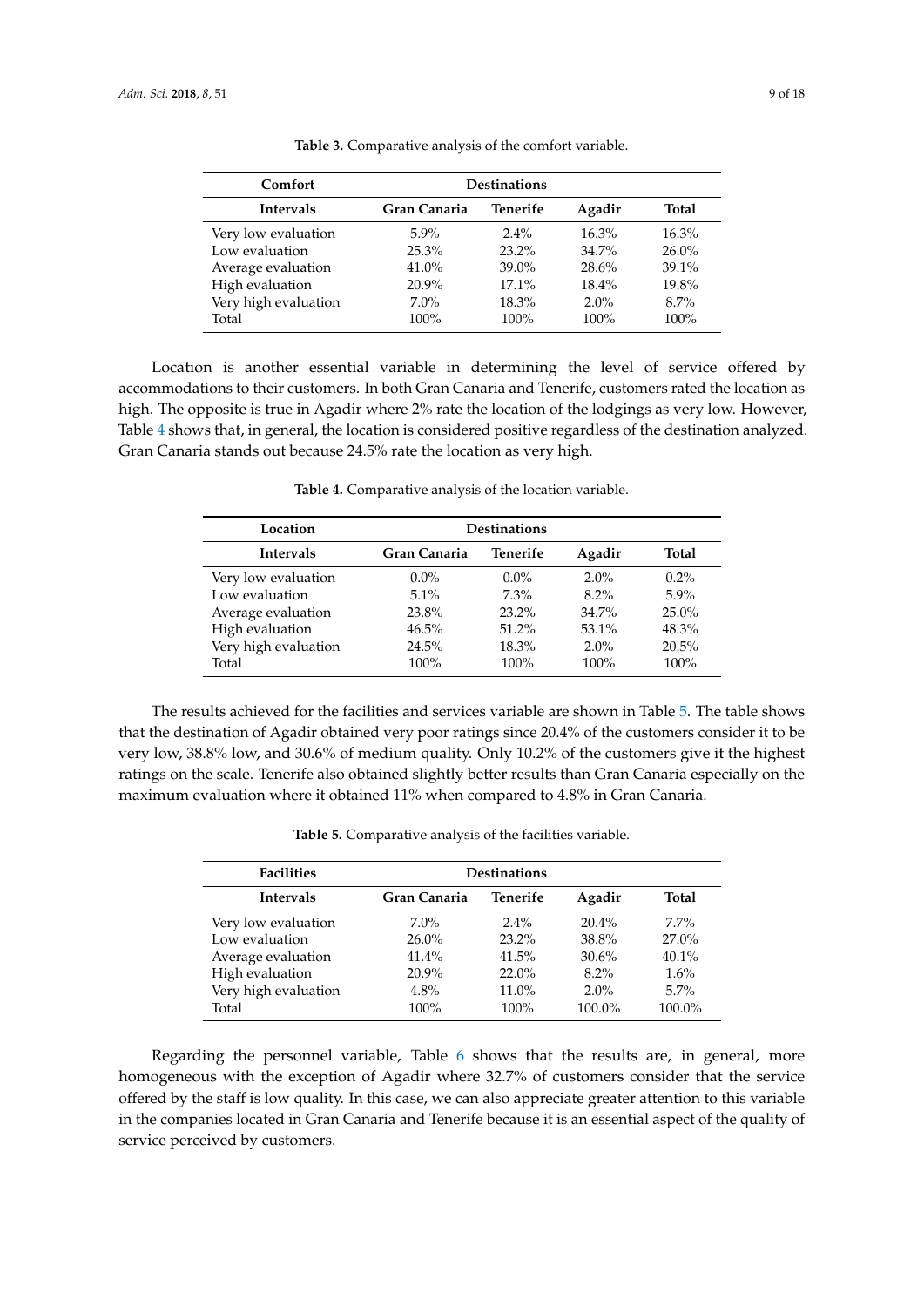<span id="page-9-0"></span>

| Staff                | <b>Destinations</b> |          |          |         |  |
|----------------------|---------------------|----------|----------|---------|--|
| <b>Intervals</b>     | Gran Canaria        | Total    |          |         |  |
| Very low evaluation  | $0.4\%$             | $1.2\%$  | $4.1\%$  | $1.0\%$ |  |
| Low evaluation       | $5.5\%$             | $2.4\%$  | 32.7%    | $8.2\%$ |  |
| Average evaluation   | 29.7%               | $42.7\%$ | $34.7\%$ | 32.9%   |  |
| High evaluation      | 47.6%               | 37.8%    | $20.4\%$ | 42.3%   |  |
| Very high evaluation | 16.8%               | $15.9\%$ | $8.2\%$  | 15.6%   |  |
| Total                | 100%                | $100\%$  | $100\%$  | 100%    |  |

**Table 6.** Comparative analysis of the staff variable.

With the variables previously analyzed, a new variable Q has been created that is determined by averaging the evaluations obtained for the five variables described. Table [7](#page-9-1) shows that no lodgings in Agadir have the highest rating for quality of service. By contrast, in Tenerife, 12.2% obtained this rating and 7.7% obtained the rating in Gran Canaria. Among the lowest ratings, the fact that 34.7% of Agadir's customers consider the quality of the service offered by the accommodation to be low is noteworthy.

**Table 7.** Comparative analysis of the quality (Q) variable.

<span id="page-9-1"></span>

| Quality (Q)          | <b>Destinations</b> |          |          |         |  |  |
|----------------------|---------------------|----------|----------|---------|--|--|
| <b>Intervals</b>     | Gran Canaria        | Agadir   | Total    |         |  |  |
| Very low evaluation  | $1.5\%$             | $1.2\%$  | $4.1\%$  | $1.7\%$ |  |  |
| Low evaluation       | $12.1\%$            | 8.5%     | $34.7\%$ | 14.1%   |  |  |
| Average evaluation   | $43.4\%$            | 48.8%    | $40.8\%$ | 44.2%   |  |  |
| High evaluation      | 35.3%               | 29.3%    | $20.4\%$ | 32.3%   |  |  |
| Very high evaluation | $7.7\%$             | $12.2\%$ | $0.0\%$  | 7.7%    |  |  |
| Total                | 100%                | $100\%$  | 100%     | 100%    |  |  |

The perceived value variable is another key concept that helps understand customer behavior and provides useful assessments of tourism services. It is a variable that is directly conditioned by the quality of the service and inversely by the price paid. Table [8](#page-9-2) shows that almost 50% of Agadir's lodgings are assessed by its clients as having low or very low value. On the other hand, in Gran Canaria and Tenerife, the ratings are mostly concentrated in the medium and high ratings, which shows that customers consider the service they receive to be adequate for the price they pay.

**Table 8.** Comparative analysis of the value for the money variable.

<span id="page-9-2"></span>

| <b>Value for Money</b> | <b>Destinations</b>                |          |          |          |  |
|------------------------|------------------------------------|----------|----------|----------|--|
| <b>Intervals</b>       | Tenerife<br>Gran Canaria<br>Agadir |          |          |          |  |
| Very low evaluation    | $1.1\%$                            | $0.0\%$  | $6.1\%$  | 1.5%     |  |
| Low evaluation         | $13.2\%$                           | $17.1\%$ | 44.9%    | 17.8%    |  |
| Average evaluation     | 48.7%                              | $46.3\%$ | 28.6%    | 45.8%    |  |
| High evaluation        | 35.9%                              | $34.1\%$ | $18.4\%$ | $33.4\%$ |  |
| Very high evaluation   | $1.1\%$                            | $2.4\%$  | $2.0\%$  | 1.5%     |  |
| Total                  | $100\%$                            | $100\%$  | 100%     | 100%     |  |

The added value is a variable determined by subtracting the quality of the service offered by the accommodation from the perceived value (Rodríguez-Dí[az et al.](#page-16-0) [2015\)](#page-16-0). In this case, the results are more homogeneous with 12.25% of the lodgings in Agadir obtaining the highest score, i.e., the quality of the service received is considered by the clients to be higher than the price paid (see Table [9\)](#page-10-0). Curiously, the worst results are also obtained by Agadir because 12.25% of its accommodations are evaluated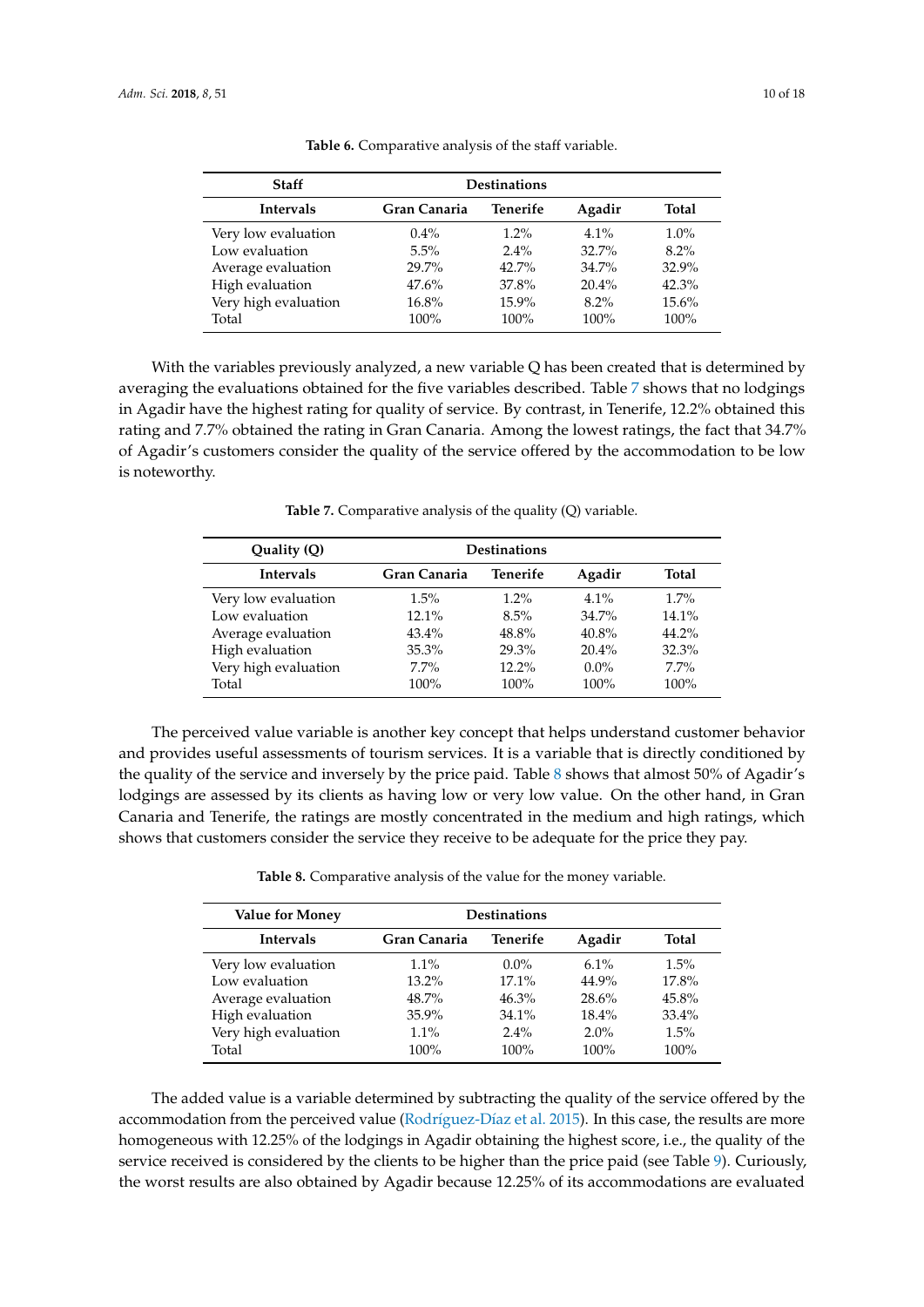<span id="page-10-0"></span>with a very low added value. This means that the price paid by customers is significantly higher than the quality of the service obtained.

| <b>Added Value</b>   | <b>Destinations</b> |           |           |              |  |  |
|----------------------|---------------------|-----------|-----------|--------------|--|--|
| <b>Intervals</b>     | Gran Canaria        | Tenerife  | Agadir    | <b>Total</b> |  |  |
| Very low evaluation  | $6.96\%$            | $7.32\%$  | 12.25%    | $7.67\%$     |  |  |
| Low evaluation       | 13.55%              | 31.71%    | $20.41\%$ | 18.07%       |  |  |
| Average evaluation   | 33.70%              | 20.73%    | $20.41\%$ | 29.46%       |  |  |
| High evaluation      | 33.90%              | $30.49\%$ | 34.69%    | 34.65%       |  |  |
| Very high evaluation | 9.89%               | 9.76%     | 12.25%    | 10.15%       |  |  |
| Total                | $100\%$             | $100\%$   | 100%      | $100\%$      |  |  |

**Table 9.** Comparative analysis of the added value variable.

The analysis carried out indicates that the communication by the clients of tourist accommodations through the Internet discriminates between the destinations analyzed. This means that customers give opinions and evaluations that really make a difference in order to help potential customers. Based on these results, it can be said that online social communication about tourist lodgings is a phenomenon that really generates value for users insofar as it provides information that allows them to compare alternatives. In addition, it identifies destinations that have similar characteristics such as in the case of Gran Canaria and Tenerife and it differentiates between destinations where customers perceive that the services provided are not the same such as in the case of Agadir.

### *4.3. ANOVA Analysis*

After presenting the results for each of the variables in the three tourist destinations and determining that there are differences in certain cases, the One-Way ANOVA analysis (Analysis of Variance) was applied with the objective of validating these differences. This statistical method is based on the comparison of averages of quantitative variables referring to a qualitative classification variable, which, in this case, is the tourist destination. First, the results of the overall analysis of the three destinations are presented and then partial analyses are carried out between two destinations in order to establish where the significant differences lie in relation to the variables and the specific destinations.

Table [10](#page-11-0) shows the results of applying the ANOVA analysis to all three destinations for each of the variables studied. The critical level of significance, set at 0.05, is only exceeded by the value-added variable (0.312), which, as indicated above, can have positive and negative values and is very subjective because of the effect of price on customers. These results show that online social communication transmitted through the Booking.com website discriminates between destinations on all the variables except one known as the added value, which proves to be an effective process for exchanging information between users.

To examine the results in more depth and determine where the differences between destinations lie, the Scheffe Test was carried out. The results are shown in Table [11.](#page-12-0) This statistical analysis classifies tourist destinations according to the similarity or difference in the averages obtained. Thus, on the cleanliness variable, the average obtained by Agadir (7.2592) is lower than the one obtained by the destinations of Gran Canaria (7.9128) and Tenerife (7.8939), which make up another group. The same is true for the rest of the variables that measure the quality of service such as comfort, location, facilities and services, and personnel. Again, the destinations of Gran Canaria and Tenerife are similar and maintain a significant competitive difference with respect to Agadir where all the variables are given lower scores by customers. These results confirm that the customer information collected on Booking.com discriminates between tourist destinations, which is essential for guiding future customers.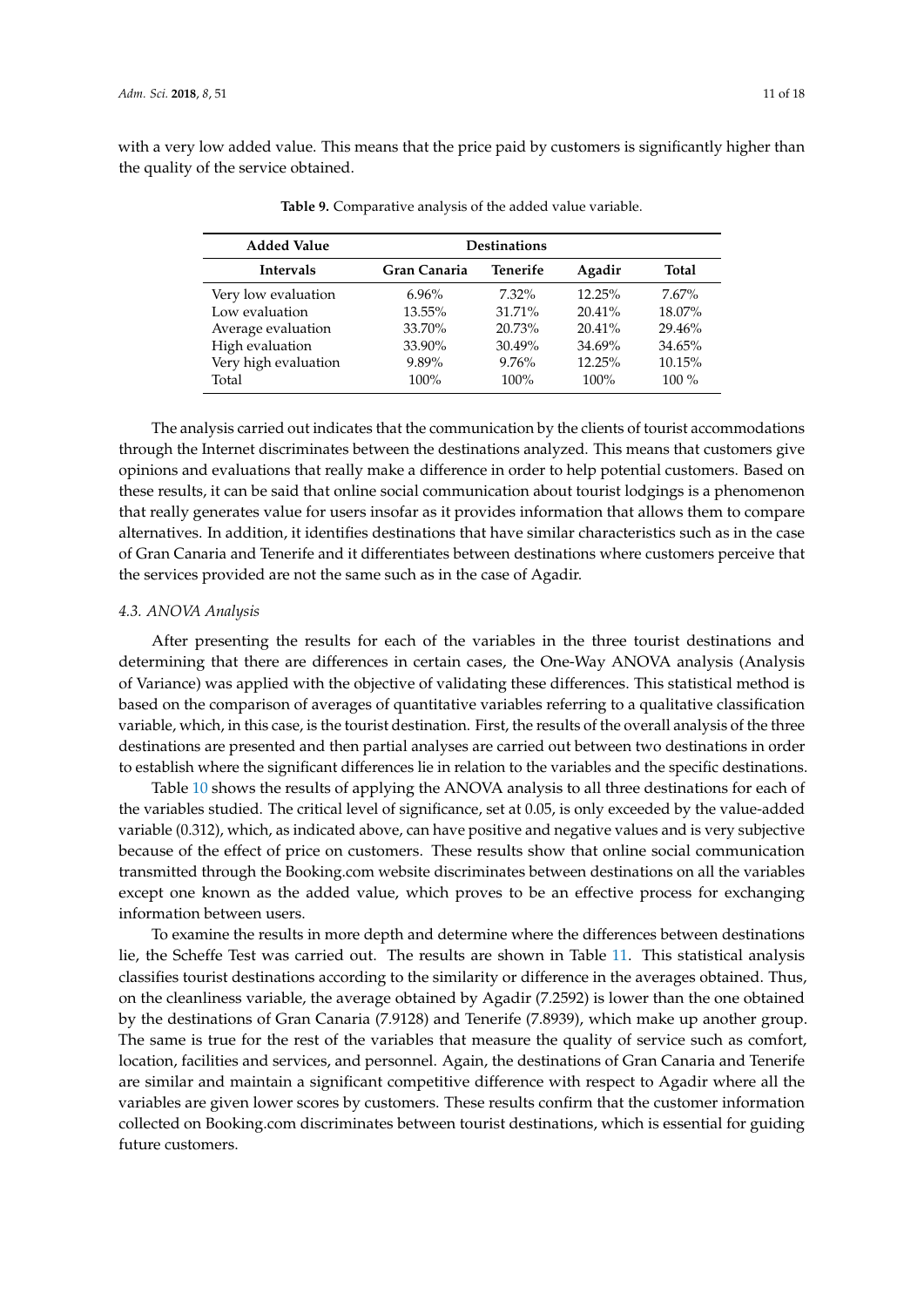<span id="page-11-0"></span>

| <b>Variables</b>             | <b>Sum of Squares</b> | gl             | <b>Squared Average</b> | F      | Sig.  |
|------------------------------|-----------------------|----------------|------------------------|--------|-------|
| Cleanliness                  | 18.173                | 2              | 9.087                  | 9.768  | 0.000 |
| Comfort                      | 14.347                | 2              | 7.173                  | 7.289  | 0.001 |
| Location                     | 9.030                 | 2              | 4.515                  | 7.378  | 0.001 |
| Facilities                   | 25.961                | 2              | 12.980                 | 14.109 | 0.000 |
| Staff                        | 27.491                | 2              | 13.745                 | 20.775 | 0.000 |
| Quality Q                    | 16.659                | 2              | 8.329                  | 13.306 | 0.000 |
| Value for money V            | 16.930                | 2              | 8.465                  | 17.105 | 0.000 |
| Average of the hotel         | 17.277                | 2              | 8.638                  | 15.244 | 0.000 |
| Added value $AD = V - O$     | 0.702                 | 2              | 0.351                  | 1.167  | 0.312 |
| Minimum price in low season  | 31,997.120            | 2              | 15,998.560             | 3.708  | 0.025 |
| Maximum price in low season  | 106,250.367           | 2              | 53,125.183             | 15.229 | 0.000 |
| Minimum price in high season | 71,564.044            | $\overline{2}$ | 35,782.022             | 5.704  | 0.004 |
| Maximum price in high season | 85,775.182            | 2              | 42.887.591             | 4.835  | 0.009 |

**Table 10.** ANOVA analysis of the destinations of Gran Canaria, Tenerife y Agadir.

The generic variable measuring the quality of service Q also shows significant differences in favor of the destinations of Gran Canaria (7.8467) and Tenerife (7.9034) when compared to Agadir (7.2416). The same thing applies to the average score of all the variables on the scale where the lodgings in Agadir obtained an average (7.2061) significantly lower than those of Gran Canaria (7.8318) and Tenerife (7.8609). As indicated above, the value added variable does not show significant differences among the three destinations studied. They are all classified in the same group. As far as the quality/price ratio is concerned, the same result can be seen again where Agadir with an average accommodation score of 7.0571 shows a competitive disadvantage compared to the destinations of Gran Canaria (7.6926) and Tenerife (7.6439).

The analysis of price in high and low season yields very interesting results due to the fact that it discriminates among the three destinations. With regard to the minimum prices in the low season, although the ANOVA analysis gave a significance level of 0.025, i.e., significant at 5%, the Scheffe test grouped the three destinations in the same group. The rest of the prices studied differentiate between destinations especially high prices in the low season where the destinations of Gran Canaria and Agadir are assigned to the same group while Tenerife has significantly higher prices. On the other hand, in the high season, prices in the Canary Islands are significantly higher than those in Agadir, which demonstrates a higher competitive level.

|                         | <b>Cleanliness</b> |                |                         | <b>Hotel Average</b> |                |
|-------------------------|--------------------|----------------|-------------------------|----------------------|----------------|
|                         | 1                  | $\overline{2}$ |                         |                      | $\overline{2}$ |
| <b>AGADIR</b>           | 7.2592             |                | <b>AGADIR</b>           | 7.2061               |                |
| <b>TENERIFE SUR</b>     |                    | 7.8939         | <b>GRAN CANARIA SUR</b> |                      | 7.8318         |
| <b>GRAN CANARIA SUR</b> |                    | 7.9128         | <b>TENERIFE SUR</b>     |                      | 7.8609         |
| Sig.                    | 1.000              | 0.992          | Sig.                    | 1.000                | 0.970          |
| <b>COMFORT</b>          |                    |                | ADDED VALUE V-O         |                      |                |
|                         |                    | $\mathfrak{D}$ |                         |                      |                |
| <b>AGADIR</b>           | 7.0347             |                | <b>TENERIFE SUR</b>     |                      | $-0.2595$      |
| <b>GRAN CANARIA SUR</b> |                    | 7.4501         | <b>AGADIR</b>           |                      | $-0.1845$      |
| <b>TENERIFE SUR</b>     |                    | 7.7183         | <b>GRAN CANARIA SUR</b> |                      | $-0.1541$      |
| Sig.                    | 1.000              | 0.222          | Sig.                    |                      | 0.467          |

**Table 11.** The Scheffe test of the tourism destinations.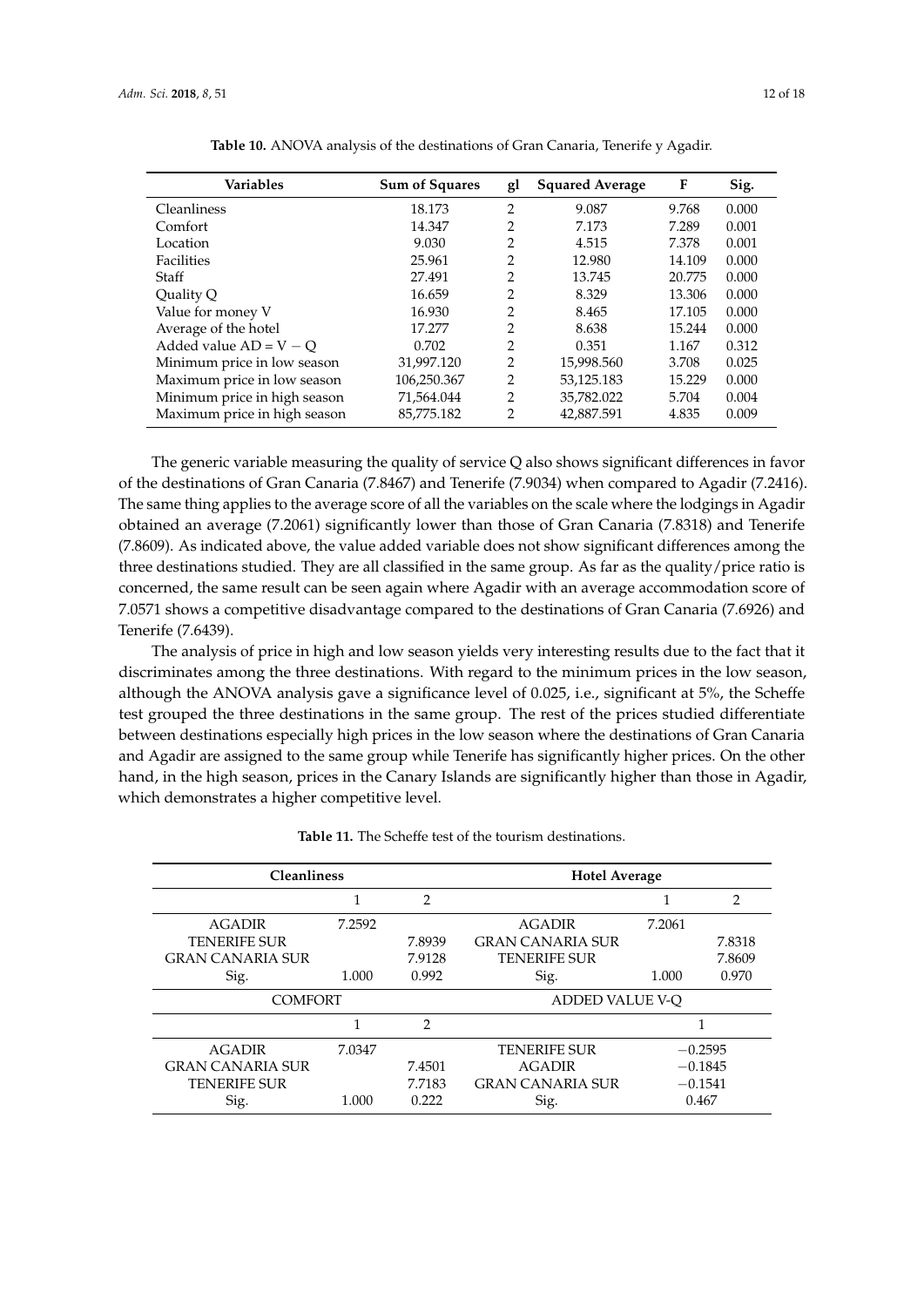<span id="page-12-0"></span>

| <b>LOCATION</b>         |              |                | MINIMUM PRICE IN LOW SEASON         |              |                |
|-------------------------|--------------|----------------|-------------------------------------|--------------|----------------|
|                         | $\mathbf{1}$ | $\overline{2}$ |                                     | $\mathbf{1}$ |                |
| <b>AGADIR</b>           | 7.8796       |                | <b>AGADIR</b>                       | 64.2296      |                |
| <b>TENERIFE SUR</b>     |              | 8.2719         | <b>GRAN CANARIA SUR</b>             | 67.7168      |                |
| <b>GRAN CANARIA SUR</b> |              | 8.3458         | <b>TENERIFE SUR</b>                 | 89.4855      |                |
| Sig.                    | 1.000        | 0.832          | Sig.                                | 0.051        |                |
| <b>FACILITIES</b>       |              |                | <b>MAXIMUM PRICE IN LOW SEASON</b>  |              |                |
|                         | $\mathbf{1}$ | $\overline{2}$ |                                     | $\mathbf{1}$ | $\overline{2}$ |
| <b>AGADIR</b>           | 6.6714       |                | <b>GRAN CANARIA SUR</b>             | 73.8072      |                |
| <b>GRAN CANARIA SUR</b> |              | 7.382          | <b>AGADIR</b>                       | 77.8276      |                |
| <b>TENERIFE SUR</b>     |              | 7.5500         | <b>TENERIFE SUR</b>                 |              | 115.3683       |
| Sig.                    | 1.000        | 0.531          | Sig.                                | 0.910        | 1.000          |
| <b>STAFF</b>            |              |                | MINIMUM PRICE IN HIGH SEASON        |              |                |
|                         | $\mathbf{1}$ | $\overline{2}$ |                                     | $\mathbf{1}$ | 2              |
| <b>AGADIR</b>           | 7.3633       |                | <b>AGADIR</b>                       | 67.0295      |                |
| <b>TENERIFE SUR</b>     |              | 8.0829         | <b>TENERIFE SUR</b>                 |              | 111.5185       |
| <b>GRAN CANARIA SUR</b> |              | 8.1758         | <b>GRAN CANARIA SUR</b>             |              | 112.6080       |
| Sig.                    | 1.000        | 0.764          | Sig.                                | 1.000        | 0.997          |
| <b>OUALITY O</b>        |              |                | <b>MAXIMUM PRICE IN HIGH SEASON</b> |              |                |
|                         | $\mathbf{1}$ | $\overline{2}$ |                                     | 1            | 2              |
| <b>AGADIR</b>           | 7.2416       |                | <b>AGADIR</b>                       | 81.2112      |                |
| <b>GRAN CANARIA SUR</b> |              | 7.8467         | <b>GRAN CANARIA SUR</b>             |              | 125.866        |
| <b>TENERIFE SUR</b>     |              | 7.9034         | <b>TENERIFE SUR</b>                 |              | 137.5617       |
| Sig.                    | 1.000        | 0.899          | Sig.                                | 1.000        | 0.779          |
| VALUE FOR MONEY V       |              |                |                                     |              |                |
|                         |              | $\mathbf{1}$   | $\overline{2}$                      |              |                |
| <b>AGADIR</b>           |              |                | 7.0571                              |              |                |
| <b>TENERIFE SUR</b>     |              |                |                                     | 7.6439       |                |
| <b>GRAN CANARIA SUR</b> |              |                |                                     | 7.6926       |                |
| Sig.                    |              |                | 1.000                               | 0.905        |                |

**Table 11.** *Cont.*

### **5. Discussion and Conclusions**

Online social communication is a process through which users share information, opinions, or experiences that, when focused on a particular product, service, image, or company, develop an online reputation (Hernández Está[rico et al.](#page-15-5) [2012\)](#page-15-5). Through this new phenomenon based on social media, a strong influence is exerted on potential consumers, which develops companies' competitive and communication strategies by using the E-WOM [\(Ladhari and Michaud](#page-15-11) [2015;](#page-15-11) [Mauri and Minazzi](#page-15-10) [2013\)](#page-15-10). When social communication is carried out through tourist opinion websites such as Booking.com, the results are decisive for creating an adequate and competitive online reputation for tourist accommodations and destinations, which is an aspect that is demonstrated in the study [\(Wahab et al.](#page-17-2) [2015;](#page-17-2) [Inversini et al.](#page-15-12) [2009;](#page-15-12) [Micera and Crispino](#page-15-13) [2017\)](#page-15-13).

This study analyzed the extent to which quantitative information shared by clients is effective and useful based on its ability to differentiate between lodgings in tourist destinations. This is an essential factor because, if the opinions expressed on the network tend to be counterbalanced or very homogeneous, they will not be valuable to users. In this context, the results demonstrate that effective online social communication can detect essential differences that may influence the evaluations made by potential consumers in their decision-making processes (Rodrí[guez-D](#page-16-7)íaz and [Espino-Rodr](#page-16-7)íguez [2018a\)](#page-16-7). If this characteristic is not present, it can be deduced that the process of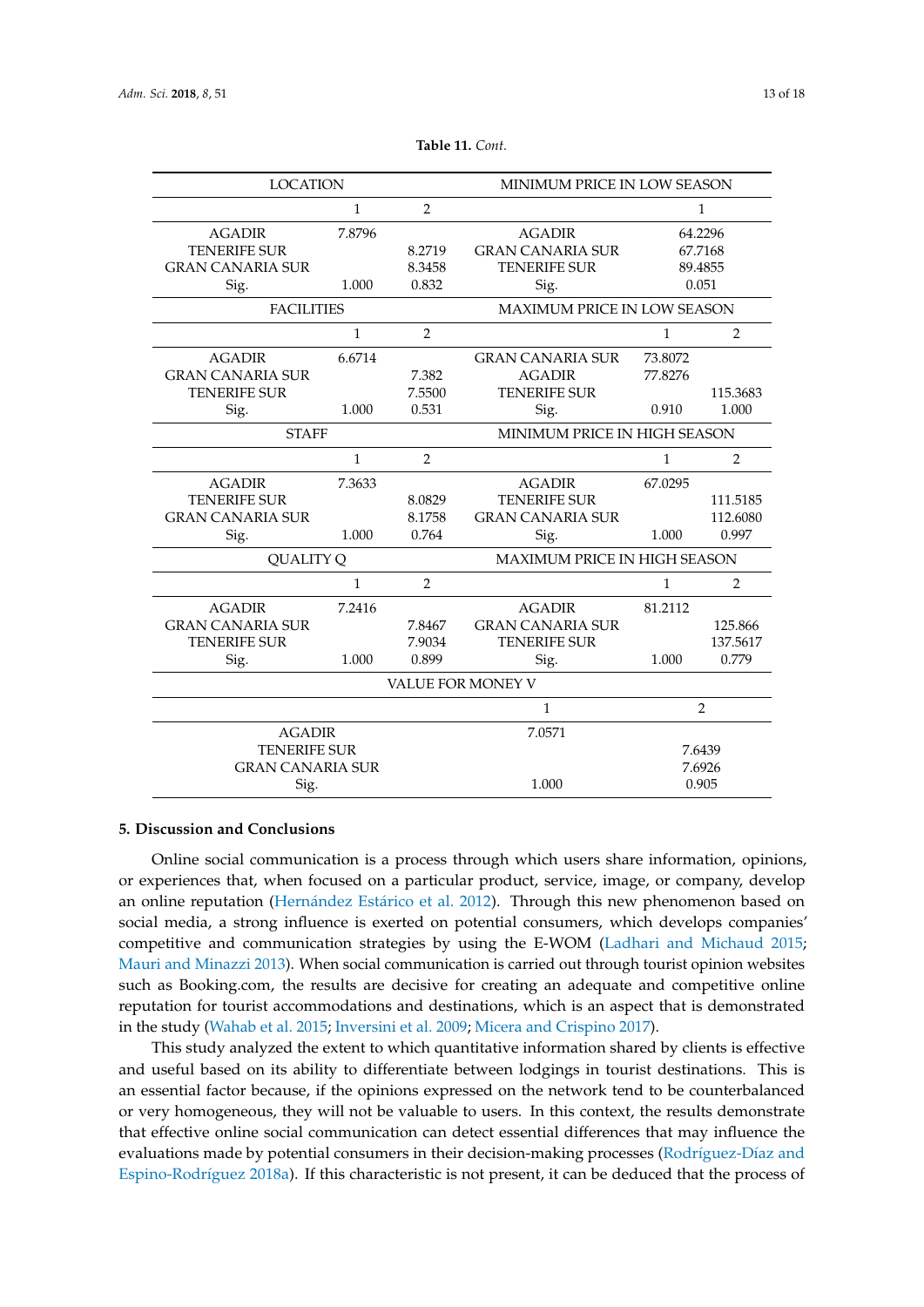online social communication leads to homogenization of information and, therefore, loses the capacity to influence or provide essential value to the people who receive this information [\(Jeong et al.](#page-15-15) [2003\)](#page-15-15).

The comparative study shows that there are differences between destinations. Accommodation in Tenerife has the highest overall rating especially in terms of comfort and facilities. Gran Canaria is the next destination in terms of results with similar results in terms of cleaning and staff, which improves the location. Analyzing the quality variable (Q), we can see that both Gran Canaria and Tenerife obtained similar results in the highest scores while the Agadir evaluations dropped significantly. The value for money is another key variable that relates the quality of service perceived to the price paid by customers [\(Holbrook](#page-15-17) [1994\)](#page-15-17) and it is acknowledged that Gran Canaria and Tenerife obtain significantly better results than Agadir. On the other hand, in terms of added value (Rodríguez-Dí[az et al.](#page-16-0) [2015\)](#page-16-0), Agadir is the one that achieves the best rates since it has lower prices than the two Canary Islands destinations.

The only variable that shows no significant difference across the three destinations is the added value ( $p > 0.05$ ). In addition, the minimum prices in the low season, despite obtaining a level of significance of 0.025 in the ANOVA analysis, were assigned by the Scheffe test to the same group. Among all the service quality variables as well as the aggregation variables such as the Q quality and the average score ( $p < 0.05$ ), the destinations of Gran Canaria and Tenerife were assigned to the same group, which shows significant differences from the accommodations in the Agadir destination. The only exception was the minimum price during the low season where Gran Canaria and Agadir were classified in the same group due to the fact that their prices are significantly lower than those of Tenerife.

Therefore, the statistical analyses carried out have shown that the information on customer ratings collected on Booking.com differentiates between destinations (Rodríguez-Dí[az and Espino-Rodr](#page-16-7)íguez [2018a,](#page-16-7) [2018b\)](#page-16-8). This is a great relief for social communication because it is a way of contrasting the degree of validity of the information shared on online portals. If social communication is homogeneous when evaluating substitute products, services, or brands, it does not generate value for people who use it to make decisions. In this context, it is important that customers' online evaluations offer significant differences that show variations between goods or services. Otherwise, if the scales are statistically reliable and valid but do not differentiate between different destinations, it can be inferred that there may be opinions that bring bias to the results.

The study carried out has shown that two destinations, Gran Canaria and Tenerife, are evaluated by customers who are similar. In addition, customers also see significant differences between these two destinations and the accommodations offered in Agadir. In this context, it can be seen that, although Agadir is located relatively close to the Canary Islands and also focuses on sun and beach tourism, it presents significant differences on practically all the variables analyzed when compared to Gran Canaria and Tenerife.

In conclusion, this paper has developed a methodology to determine the degree of convergence or divergence in online social communication about tourist lodgings and destinations. This methodology has been shown to be a valid way to determine whether the online reputation created by the social communication process generates information that allows potential customers to choose among the various alternatives available to make a purchase decision. Along these lines, the results demonstrated that the data provided by the Booking.com website fulfills this characteristic.

The practical and research implications of this study are various. First, the competitiveness of the accommodation is assessed. Second, this methodology can be applied for specific establishments in relation to their competitors in order to determine their positioning in the market. Third, it is a means of carrying out studies of competing destinations since price, added value, and perceived service quality are essential factors for customer decision-making. Fourth, surveys of areas of the same destination can be conducted to determine the strengths and weaknesses of the overall online reputation. Lastly, depending on the different results obtained, corrective actions can be carried out both internally and via the Internet in order to improve the image of the accommodation and destinations.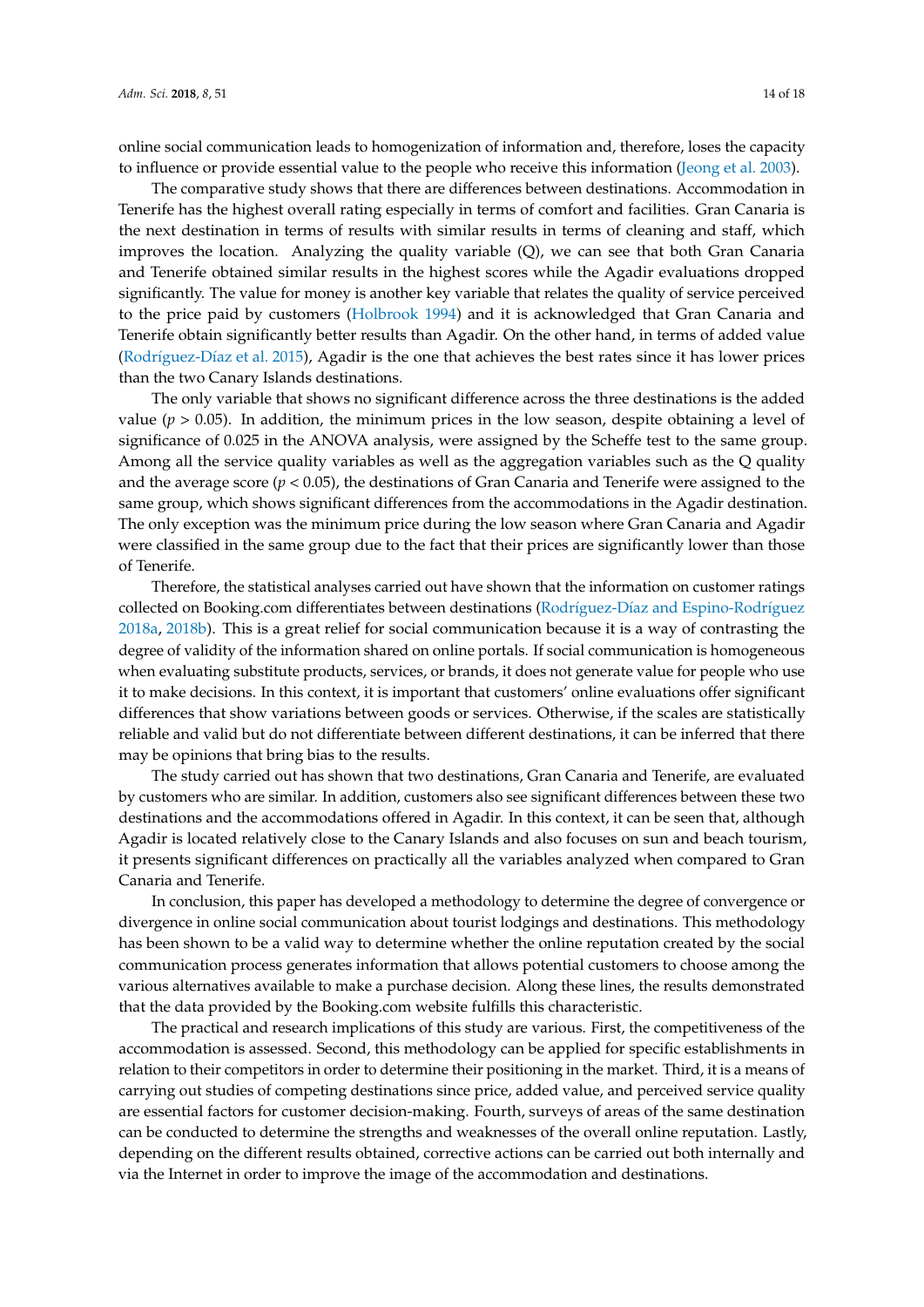It should be noted that this study was carried out only with data from Booking.com, which means that the information being validated in this study is exclusively related to online social communication transmitted through this portal. Future research should evaluate whether other specialized websites have the same capacity to differentiate or assimilate and, consequently, validate the information available on the websites. It is a major challenge to develop methods that can serve to verify the degree of accuracy and consistency of the online social communication constantly taking place between users. It is also necessary to detect whether intentional opinions are expressed in order to guide the online reputation of accommodations and destinations toward a higher or lower value than the real one. Therefore, one of the main challenges of research in online social communication is to establish methodologies to determine its degree of reliability and validity.

**Author Contributions:** The authors have contributed equally in the research design and development, the data analysis, and the writing of the paper. The authors have read and approved the final manuscript.

**Funding:** This research received no external funding.

**Conflicts of Interest:** The authors declare no conflicts of interest.

### **References**

- <span id="page-14-6"></span>AMA. 2007. Marketing Definitions. American Marketing Association. Available online: [www.MarketingPower.](www.MarketingPower.com) [com](www.MarketingPower.com) (accessed on 25 January2007).
- <span id="page-14-7"></span>Anderson, Chris K. 2012. The Impact of social Media on Lodging Performance. Available online: <http://scholarship.sha.cornell.edu/cgi/viewcontent.cgi?article=1004&context=chrpubs> (accessed on 15 September 2012).
- <span id="page-14-10"></span>Anderson, James C., and James A. Narus. 1998. Business marketing understand what customer value. *Harvard Business Review* 76: 53–65. [\[PubMed\]](http://www.ncbi.nlm.nih.gov/pubmed/10187246)
- <span id="page-14-13"></span>Baker, Dwayne A., and John L. Crompton. 2000. Quality, satisfaction and behavioural intentions. *Annals of Tourism Research* 27: 785–804. [\[CrossRef\]](http://dx.doi.org/10.1016/S0160-7383(99)00108-5)
- <span id="page-14-4"></span>Barney, Jay B. 1991. Firm resources and sustained competitive advantage. *Journal of Management* 7: 99–120. [\[CrossRef\]](http://dx.doi.org/10.1177/014920639101700108)
- <span id="page-14-5"></span>Bharadwaj, Sundar G., P. Rajan Varadarajan, and John Fahy. 1993. Sustainable competitive advantage in service industries: A conceptual model and research propositions. *Journal of Marketing* 57: 83–99. [\[CrossRef\]](http://dx.doi.org/10.2307/1252221)
- <span id="page-14-15"></span>Cabiddu, Francesca, Tsz-Wai Lui, and Gabriele Piccoli. 2013. Managing value co-creation in the tourims industry. *Annals of Tourism Research* 42: 86–107. [\[CrossRef\]](http://dx.doi.org/10.1016/j.annals.2013.01.001)
- <span id="page-14-12"></span>Chadee, Doren D., and Jan Mattsson. 1996. An empirical assessment of customer satisfaction in tourism. *The Service Industries Journal* 16: 305–20. [\[CrossRef\]](http://dx.doi.org/10.1080/02642069600000030)
- <span id="page-14-0"></span>Chan, Nga Ling, and Basak Denizci Guillet. 2011. Investigation in social media marketing: How does the hotel industry in Hong Kong perform in marketing on social media webistes? *Journal of Travel & Tourism Marketing* 28: 354–68.
- <span id="page-14-2"></span>Chen, Yubo, Scott Fay, and Qi Wang. 2011. The role of marketing in social media: How online consumer reviews evolve. *Journal of Interactive Marketing* 25: 85–94. [\[CrossRef\]](http://dx.doi.org/10.1016/j.intmar.2011.01.003)
- <span id="page-14-3"></span>Chevalier, Judith A., and Dina Mayzlin. 2006. The effect of word of mouth on sales: Online book reviews. *Journa of Marketing Research* 43: 345–54. [\[CrossRef\]](http://dx.doi.org/10.1509/jmkr.43.3.345)
- <span id="page-14-11"></span>Cronin, J. Joseph, Jr., Michael K. Brady, and G. Tomas M. Hult. 2000. Assessing the effects of quality, value, and customer satisfaction on consumer behavioural intentions in service environments. *Journal of Retailing* 76: 193–218. [\[CrossRef\]](http://dx.doi.org/10.1016/S0022-4359(00)00028-2)
- <span id="page-14-9"></span>Day, George S. 1990. *Market-Driven Strategy: Processes for Creating Value*. New York: The Free Press.
- <span id="page-14-1"></span>Filieri, Raffaele, and Fraser McLeay. 2014. E-WOM and accommodation an analysis of the factors that influence travelers' adoption of information from online reviews. *Journal of Travel Research* 53: 44–57. [\[CrossRef\]](http://dx.doi.org/10.1177/0047287513481274)
- <span id="page-14-14"></span>Füller, Johann, Kurt Matzler, and Rita Faullant. 2006. Asymmetric effects in customer satisfaction. *Annals of Tourism Research* 33: 1159–63. [\[CrossRef\]](http://dx.doi.org/10.1016/j.annals.2006.06.006)
- <span id="page-14-8"></span>Gale, Bradley T. 1994. *Managing Customer Value: Creating Quality & Service that Customers Can See*. New York: The Free Press.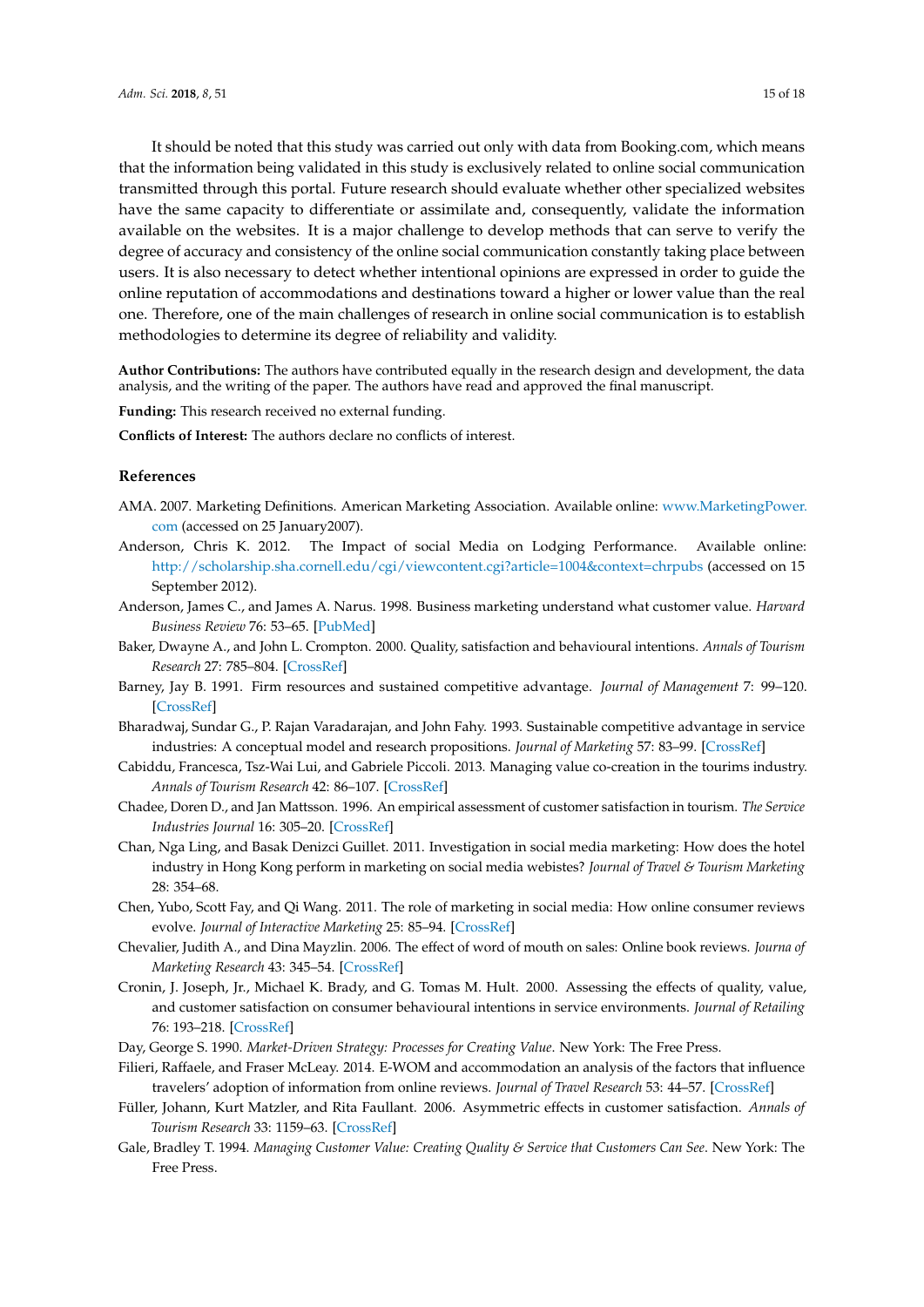- <span id="page-15-6"></span>Gössling, Stefan, C. Michael Hall, and Ann-Christin Andersson. 2016. The manager's dilemma: A conceptualization of online review manipulation strategies. *Current Issues in Tourism* 21: 484–503. [\[CrossRef\]](http://dx.doi.org/10.1080/13683500.2015.1127337)
- <span id="page-15-7"></span>Grant, Robert M. 1991. The resource—Based theory of competitive advantage: Implications for Strategy formulation. *California Management Review* 33: 114–35. [\[CrossRef\]](http://dx.doi.org/10.2307/41166664)
- <span id="page-15-8"></span>Grönroos, Christian. 2007. *Service Management and Marketing: Customer Management in Service Competition*. Hoboken: Willey & Sons.
- <span id="page-15-5"></span>Hernández Estárico, Estefanía, Lilibeth Fuentes Medina, and Sandra Morini Marrero. 2012. Una aproximación a la reputación en línea de los establecimientos hoteleros españoles. *Papers de Turisme* 52: 63–88.
- <span id="page-15-17"></span>Holbrook, Morris B. 1994. The nature of customer value: An axiology of services in the consumption experience. In *Service Quality: New Directions in Theory and Practice*. Edited by Roland T. Rust and Richard L. Oliver. Thousand Oaks: Sage Publications.
- <span id="page-15-21"></span>Hu, Nan, Ling Liu, and Jie Jennifer Zhang. 2008. Do online reviews affect product sales? The role of reviewer characteristics and temporal effects. *Information Technology and Mangement* 9: 201–14. [\[CrossRef\]](http://dx.doi.org/10.1007/s10799-008-0041-2)
- <span id="page-15-23"></span>ICEX. 2011. El Sector del Turismo en Marruecos. Available online: [http://www.think-med.es/wp-content/](http://www.think-med.es/wp-content/uploads/group-documents/5/1357554892-ICEX2011TurismoMarruecos.pdf) [uploads/group-documents/5/1357554892-ICEX2011TurismoMarruecos.pdf](http://www.think-med.es/wp-content/uploads/group-documents/5/1357554892-ICEX2011TurismoMarruecos.pdf) (accessed on 26 May 2018).
- <span id="page-15-12"></span>Inversini, Alessandro, Lorenzo Cantoni, and Dimitrios Buhalis. 2009. Destinations' information competition and web reputation. *Information Technology & Tourism* 11: 221–34.
- <span id="page-15-22"></span>ISTAC. 2015. Demanda Turística: Turistas y Pasajeros. Available online: [http://www.gobiernodecanarias.org/](http://www.gobiernodecanarias.org/istac/temas_estadisticos/sectorservicios/hosteleriayturismo/demanda/) [istac/temas\\_estadisticos/sectorservicios/hosteleriayturismo/demanda/](http://www.gobiernodecanarias.org/istac/temas_estadisticos/sectorservicios/hosteleriayturismo/demanda/) (accessed on 26 May 2018).
- <span id="page-15-15"></span>Jeong, Miyoung, Haemoon Oh, and Mary Gregoire. 2003. Conceptualizing web site quality and its consequences in the lodging industry. *International Journal of Hospitality Management* 22: 161–75. [\[CrossRef\]](http://dx.doi.org/10.1016/S0278-4319(03)00016-1)
- <span id="page-15-1"></span>Kim, Woo Gon, and Seo Ah Park. 2017. Social media review rating versus traditional customer satisfaction: Which one has more incremental predictive power in explaining hotel performance? *International Journal of Contemporary Hospitality Management* 29: 784–802. [\[CrossRef\]](http://dx.doi.org/10.1108/IJCHM-11-2015-0627)
- <span id="page-15-11"></span>Ladhari, Riadh, and Mélissa Michaud. 2015. eWOM effects on hotel booking intentions, attitudes, trust, and website perceptions. *International Journal of Hospitality Management* 46: 36–45. [\[CrossRef\]](http://dx.doi.org/10.1016/j.ijhm.2015.01.010)
- <span id="page-15-14"></span>Law, Rob, and Cathy HC Hsu. 2005. Customers' perceptions on the importance of hotel web site dimensions and attributes. *International Journal of Contemporary Hospitality Management* 17: 493–503. [\[CrossRef\]](http://dx.doi.org/10.1108/09596110510612130)
- <span id="page-15-0"></span>Law, Rob, Dimitrios Buhalis, and Cihan Cobanoglu. 2014. Progress on information and communication technologies in hospitality and tourism. *International Journal of Contemporary Hospitality Management* 26: 727–50. [\[CrossRef\]](http://dx.doi.org/10.1108/IJCHM-08-2013-0367)
- <span id="page-15-2"></span>Leung, Daniel, Rob Law, Hubert van Hoof, and Dimitrios Buhalis. 2013. Social media in tourism and hospitality: A literature review. *Journal of Travel & Tourism Marketing* 30: 3–22.
- <span id="page-15-3"></span>Litvin, Stephen W., Ronald E. Goldsmith, and Bing Pan. 2008. Electronic word-of-mouth in hospitality and tourism management. *Tourism Management* 29: 458–68. [\[CrossRef\]](http://dx.doi.org/10.1016/j.tourman.2007.05.011)
- <span id="page-15-4"></span>Liu, Shaowu, Rob Law, Jia Rong, Gang Li, and John Hall. 2013. Analyzing changes in hotel customer's expectations by trip mode. *International Journal of Hospitality Management* 34: 359–71. [\[CrossRef\]](http://dx.doi.org/10.1016/j.ijhm.2012.11.011)
- <span id="page-15-16"></span>Luca, Michael. 2011. *Reviews, Reputation, and Revenue: The Case of Yelp.com*. Harvard Business School NOM Unit, Working Paper. Rochester: SSRN, pp. 12–16.
- <span id="page-15-10"></span>Mauri, Aurelio G., and Roberta Minazzi. 2013. Web reviews influence on expectations and purchasing intentions of hotel potential customers. *International Journal of Hospitality Management* 34: 99–107. [\[CrossRef\]](http://dx.doi.org/10.1016/j.ijhm.2013.02.012)
- <span id="page-15-24"></span>Mellinas, Juan Pedro, Soledad María Martínez María-Dolores, and Juan Jesús Bernal García. 2015. Booking.com: The unexpected scoring system2. *Tourism Management* 49: 72–74. [\[CrossRef\]](http://dx.doi.org/10.1016/j.tourman.2014.08.019)
- <span id="page-15-13"></span>Micera, Roberto, and Raffaele Crispino. 2017. Destination web reputation as "smart tool" for image building: The case analysis of naples city-destination. *International Journal of Tourism Cities* 3: 406–23. [\[CrossRef\]](http://dx.doi.org/10.1108/IJTC-11-2016-0048)
- <span id="page-15-20"></span>Mudambi, Susan M., and David Schuff. 2010. What makes a helpful online review? A study of customer reviews on Amazon.com. *MIS Quarterly* 34: 185–200. [\[CrossRef\]](http://dx.doi.org/10.2307/20721420)
- <span id="page-15-19"></span>Nam, Janghyeon, Yuksel Ekinci, and Georgina Whyatt. 2011. Brand equity, brand loyalty and consumer satisfaction. *Annals of Tourism Research* 38: 1009–30. [\[CrossRef\]](http://dx.doi.org/10.1016/j.annals.2011.01.015)
- <span id="page-15-18"></span>Naumann, Earl. 1995. *Creating Customer Value: The Path to Sustainable competitive Advantage*. Cincinnati: Thomson Executive Press.
- <span id="page-15-9"></span>Ngo, Liem Viet, and Aron O'Cass. 2009. Creating value offerings via operant resource-based capabilities. *Industrial Marketing Management* 38: 45–59. [\[CrossRef\]](http://dx.doi.org/10.1016/j.indmarman.2007.11.002)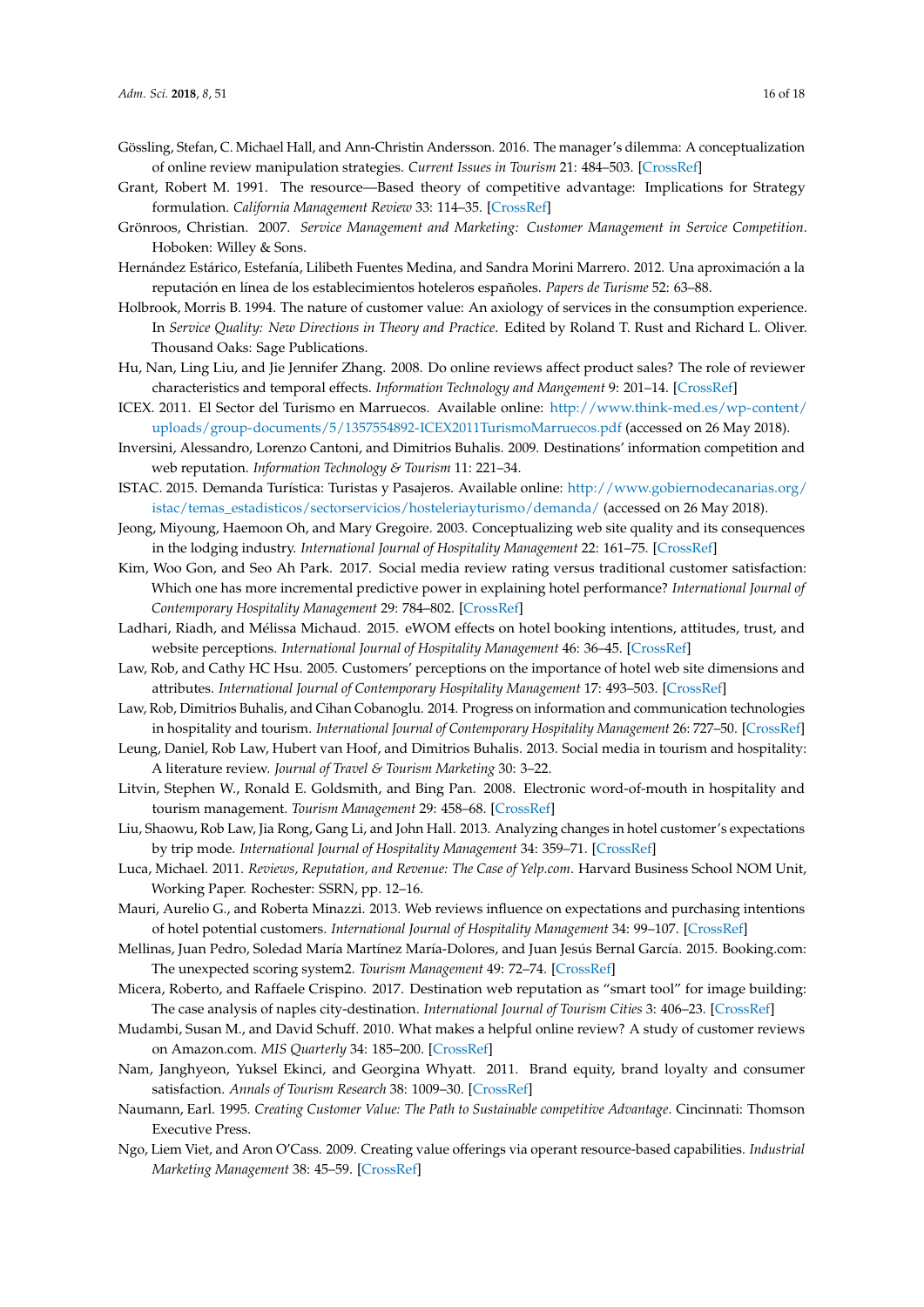<span id="page-16-12"></span>Noone, Breffni M., Kelly A. McGuire, and Kristin V. Rohlfs. 2011. Social media meets hotel revenue management: Opportunities, issues and unanswered questions. *Journal of Revenues & Pricing Management* 10: 293–305.

<span id="page-16-18"></span>Oliver, Richard L. 1997. *Satisfaction: A Behavioural Perspective on the Consumer*. New York: McGraw-Hill.

- <span id="page-16-21"></span>Pantelidis, Ioannis S. 2010. Electronic meal experience: A content analysis of online restaurant comments. *Cornell Hospitality Quarterly* 51: 483–91. [\[CrossRef\]](http://dx.doi.org/10.1177/1938965510378574)
- <span id="page-16-4"></span>Parasuraman, A. Parsu, Valarie A. Zeithaml, and Leonard L. Berry. 1988. SERVQUAL: A multiple-item scale for measuring customer perceptions of service quality. *Journal of Retailing* 64: 12–40.
- <span id="page-16-1"></span>Park, Sun-Young, and Jonathan P. Allen. 2013. Responding to online reviews: Problem solving and engagement in hotels. *Cornell Hospitality Quarterly* 54: 64–73. [\[CrossRef\]](http://dx.doi.org/10.1177/1938965512463118)
- <span id="page-16-10"></span>Payne, Adrian, and Pennie Frow. 2005. A strategic framework for customer relationship management. *Journal of Marketing* 69: 167–76. [\[CrossRef\]](http://dx.doi.org/10.1509/jmkg.2005.69.4.167)
- <span id="page-16-19"></span><span id="page-16-9"></span>Porter, Michael E. 1980. *Competitive Strategy*. New York: Free Press.
- Prahalad, Coimbatore K., and Venkat Ramaswamy. 2004. Co-creation experiences: The next practice in value creation. *Journal of Interactive Marketing* 18: 5–14. [\[CrossRef\]](http://dx.doi.org/10.1002/dir.20015)
- <span id="page-16-23"></span>Prebensen, Nina K., Eunju Woo, Joseph S. Chen, and Muzaffer Uysal. 2012. Motivation and involvement as antecedents of the perceived value of the destination experience. *Journal of Travel Research* 52: 253–64. [\[CrossRef\]](http://dx.doi.org/10.1177/0047287512461181)
- <span id="page-16-7"></span>Rodríguez-Díaz, Manuel, and Tomás F. E. Espino-Rodríguez. 2018a. A methodology for a comparative analysis of the lodging tourism destinations based on online customer review. *Journal of Destination Marketing and Management* 8: 147–60. [\[CrossRef\]](http://dx.doi.org/10.1016/j.jdmm.2017.02.006)
- <span id="page-16-8"></span>Rodríguez-Díaz, Manuel, and Tomás F. E. Espino-Rodríguez. 2018b. Determining the reliability and validity of online reputation databases for lodging: Booking.com, TripAdvisror, and HolidayCheck. *Journal of Vacation Marketing* 24: 261–74. [\[CrossRef\]](http://dx.doi.org/10.1177/1356766717706103)
- <span id="page-16-0"></span>Rodríguez-Díaz, Manuel, Tomás F. E. Espino-Rodríguez, and Rosa Rodríguez-Díaz. 2015. A model of market positioning based on value creation and service quality in the lodging industry: An empirical application of online customer reviews. *Tourism Economics* 21: 1273–94. [\[CrossRef\]](http://dx.doi.org/10.5367/te.2014.0404)
- <span id="page-16-2"></span>Rodríguez-Díaz, Manuel, Rosa Rodríguez-Díaz, Ana Cristina Rodríguez-Voltes, and Crina Isabel Rodríguez-Voltes. 2018a. "A Model of Market Positioning of Destinations Based on Online Customer Reviews of Lodgings. *Sustainability* 10: 78. [\[CrossRef\]](http://dx.doi.org/10.3390/su10010078)
- <span id="page-16-3"></span>Rodríguez-Díaz, Manuel, Crina Isabel Rodríguez-Voltes, and Ana Cristina Rodríguez-Voltes. 2018b. Gap Analysis of the Online Reputation. *Sustainability* 10: 1603. [\[CrossRef\]](http://dx.doi.org/10.3390/su10051603)
- <span id="page-16-11"></span>Rong, Jia, Gang Li, and Rob Law. 2009. A contrast analysis of online hotel web service purchasers and browsers. *International Journal of Hospitality Management* 28: 466–78. [\[CrossRef\]](http://dx.doi.org/10.1016/j.ijhm.2009.02.002)
- <span id="page-16-14"></span>Rumelt, Richard P. 1984. Toward a strategic theory of the firm. In *Competitive Strategic Management*. Edited by Robert B. Lamb. Englewood Cliffs: Prentice Hall.
- <span id="page-16-15"></span>Rumelt, Richard P. 1991. How much does industry matter? *Strategic Management Journal* 12: 167–85. [\[CrossRef\]](http://dx.doi.org/10.1002/smj.4250120302)
- <span id="page-16-5"></span>Rust, Roland T., and Richard L. Oliver. 1994. Service quality: Insights and managerial implications from the frontier. In *Service Quality: New Directions in Theory and Practice*. Edited by Roland T. Rust and Richard L. Oliver. Thousand Oaks: Sage Publications.
- <span id="page-16-22"></span>Ryu, Kisang, and Heesup Han. 2010. Influence of the quality of food, service, and physical environment on customer satisfaction and behavioural intention in quick-casual restaurants: Moderating role of perceived price. *Journal of Hospitality & Tourism Research* 34: 310–29.
- <span id="page-16-17"></span>Slater, Stanley F. 1997. Developing a customer value-based theory of the firm. *Journal of the Academy of Marketing Science* 25: 162–67. [\[CrossRef\]](http://dx.doi.org/10.1007/BF02894352)
- <span id="page-16-16"></span>Slater, Stanley F., and John C. Narver. 1994. Market orientation customer value, and superior performance. *Business Horizons* 73: 22–28. [\[CrossRef\]](http://dx.doi.org/10.1016/0007-6813(94)90029-9)
- <span id="page-16-6"></span>Sweeney, Jillian C., and Geoffrey N. Soutar. 2001. Consumer perceived value: The development of a multiple item scale. *Journal of Retailing* 77: 203–20. [\[CrossRef\]](http://dx.doi.org/10.1016/S0022-4359(01)00041-0)
- <span id="page-16-20"></span>Tajzadeh-Namin, Abolfazl. 2012. A review on value creation in tourism industry. *Management Science Letters* 2: 203–12. [\[CrossRef\]](http://dx.doi.org/10.5267/j.msl.2011.09.004)
- <span id="page-16-13"></span>Torres, Edwin N. 2014. Deconstructing service quality and customer satisfaction: Challenges and directions for future research. *Journal of Hospitality Marketing & Management* 23: 652–77.